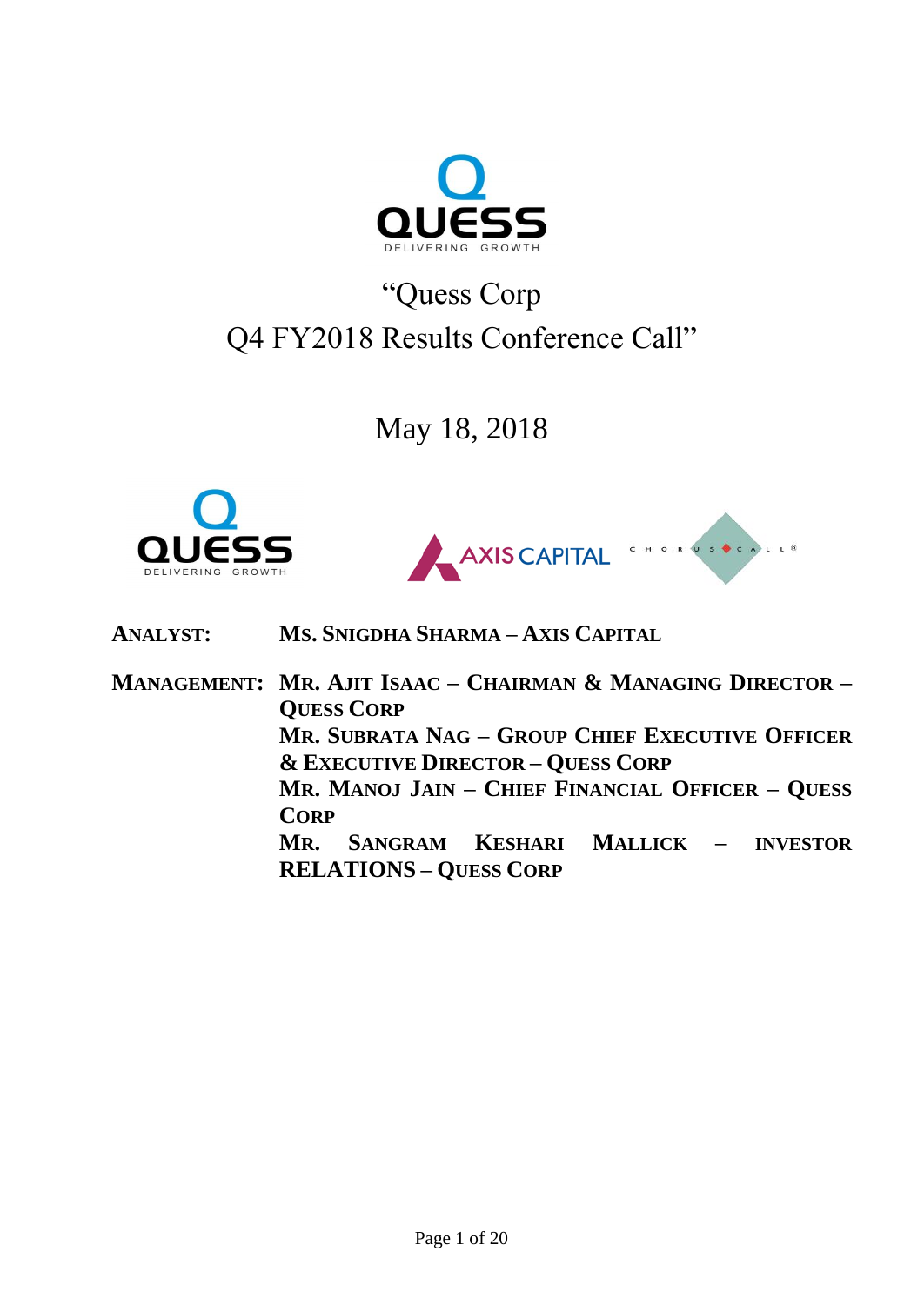

**Moderator:** Ladies and gentlemen, good day and welcome to the Quess Corp Q4 FY2018 Results Conference Call hosted by Axis Capital Limited. As a reminder all participant lines will be in the listen-only mode and there will be an opportunity for you to ask questions after the presentation concludes. Should you need assistance during the conference call please signal the operator by pressing "\*" then "0" on your touchtone phone. Please note that this conference is being recorded. I now hand the conference over to Ms. Snigdha Sharma from Axis Capital. Thank you and over to you Madam!

**Snigdha Sharma**: Hello, everyone, and thanks for standing by. It is a pleasure to host the management of Quess Corp. today. To take us through the results and to answer your questions, we have Mr. Ajit Isaac, who is the Chairman and MD of Quess; Mr. Subrata Nag, Group CEO and Executive Director; and Mr. Manoj Jain, the CFO.

> For starting remarks, I hand over the call to Mr. Sangram Mallick from the Investor Relations team of Quess. Over to you, Sangram!

- **Sangram Keshari M:** Good afternoon everyone. Please note that the results and the press release have been updated on our website. I would like to remind you that everything said on this call that reflects any outlook for the future or which can be construed as forward-looking statement must be viewed in conjunction with the uncertainties and the risks that we face. These uncertainties and the risks are included, but not limited, to what have already been mentioned in the prospectus filed with SEBI. With that said, I would now turnover the call to Mr. Ajit Isaac. Over to you Sir!
- **Ajit Isaac:** Good afternoon ladies and gentlemen. This is the 41st consecutive quarter of growth at Quess, and it has been a terrific year for us, where we saw significant momentum in our group's expansion initiatives, acquiring and managing new business and improving operational efficiencies.

I am happy to share that Quess is now a company in excess of \$1 billion of revenue based on the revenue run rate of the last quarter. And we have grown our business with compounded annual growth rate of 44% over the last 5 years.

In the last one-year, we also emerged as one of the largest private employers in India, with employee strength of over 261,000 employed with Quess.

While delivering these results for the company, we've also been able to maintain our guiding principles of operating with optimum leverage, an asset-light model and prudent capital allocation system.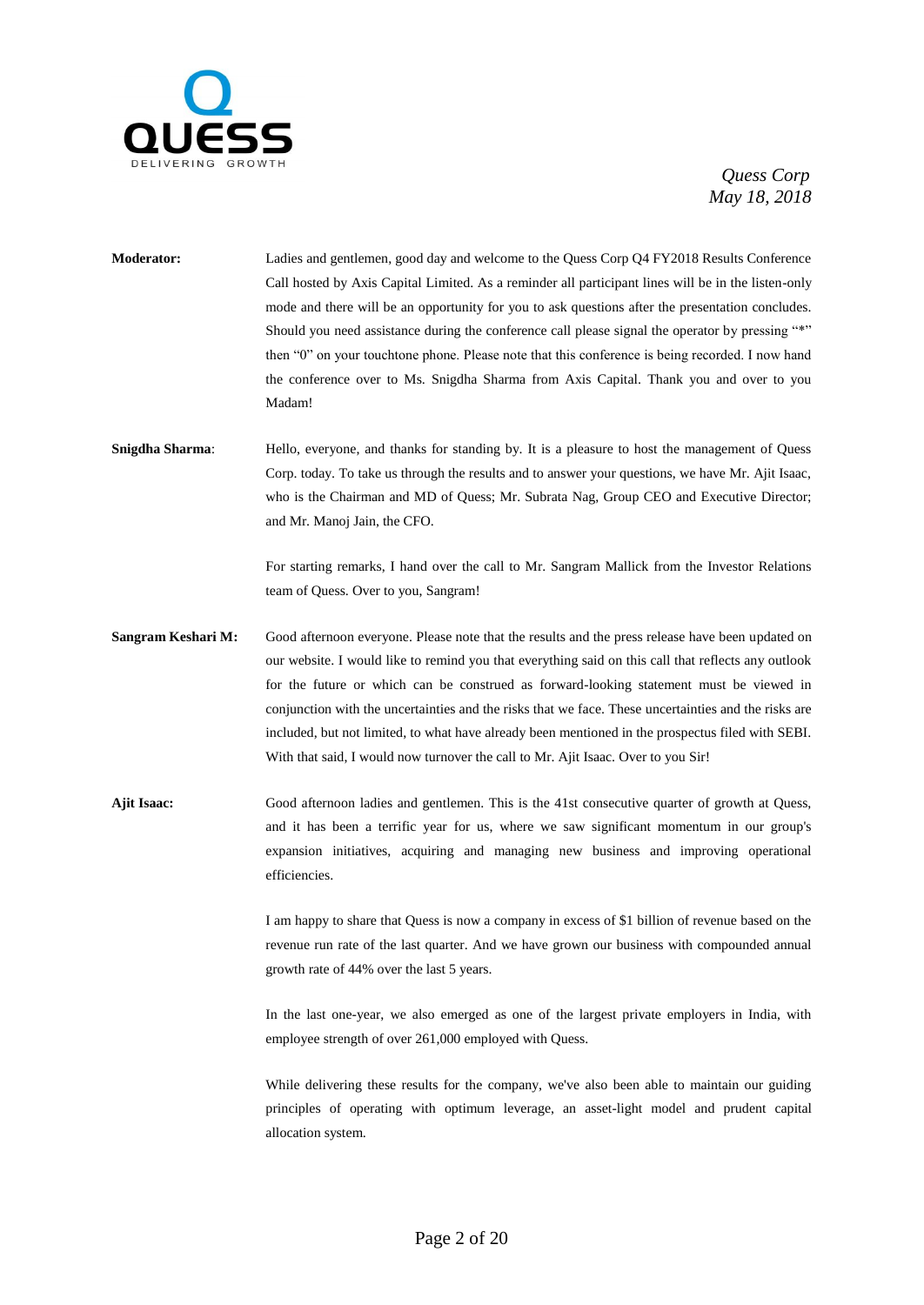

Against the headwinds in the year, at an overall level, our revenues have increased by 43% and EBITDA level 49% to Rs.354 Crores. At a specific business level, I would like to point out one business that performed remarkably in the last year, our People Services business. Quess has continued to lead the staffing sector in India with a total headcount of about 157,000 people in our General Staffing business and about another 15,000 people in our professional staffing space. It is the first staffing company which has crossed the headcount of 150,000 in the General Staffing space with industrial leading margins. Recently, we have also launched our NEEM Program, which is a National Employability Enhancement Mission, linked to the apprenticeship program in India, and we believe this will significantly add numbers for us in the future.

Last year, Quess has also completed five acquisitions: 51% of Conneqt Business Solutions, formerly known as Tata Business Support Solutions which gave us an entry into the promising area of Customer Lifecycle Management; acquisition of about 70% stake at Vedang Cellular, which gave us an entry into the active infrastructure space in the telecom segment; the acquisition of Monster India and its business in Southeast Asia and Middle East, gives us possibly a high-value asset to the future; full acquisition of QDigi Services, which gave us an entry into the mobile and consumer durable break-fix business; and lastly, a 90% stake acquired in Greenpeace Landscapes, which gave us an entry into the landscaping sector.

At this point, I will also bring out the contribution of our senior leadership team, very dedicated people, long-term with us. And I am deeply thankful to them for their contribution for the last year's results and for the momentum in growth that we've now achieved.

I am joined by my colleagues, Subrata Nag, our Group CEO; Manoj Jain, our Group CFO; and our Investor Relations team. And we are now ready to start taking questions about our group, our results and our way forward. I look forward to the questions that you will raise, and we will answer them to the best of our ability.

Over to you, ladies and gentlemen.

**Moderator:** Thank you. Ladies and gentlemen, we will now begin the question and answer session. Ladies and gentlemen, we will wait for a moment while the question queue assembles. The first question is from the line of Sudheer Guntupalli from Ambit Capital. Please go ahead.

**Sudheer Guntupalli:** Good evening gentlemen. Thanks for taking my question. My first question is regarding monster. I guess we consolidate the business by around two months in this quarter and when I go through your segment results and try to annualize the loss run rate in Internet business, so almost around 8% of your annual EBIT, so my question is what is the compelling value proposition that you have seen in this acquisition? I understand that it figures around 32% of revenue from IT staffing and monster can actually add to your sourcing capabilities here, but you could have taken a safer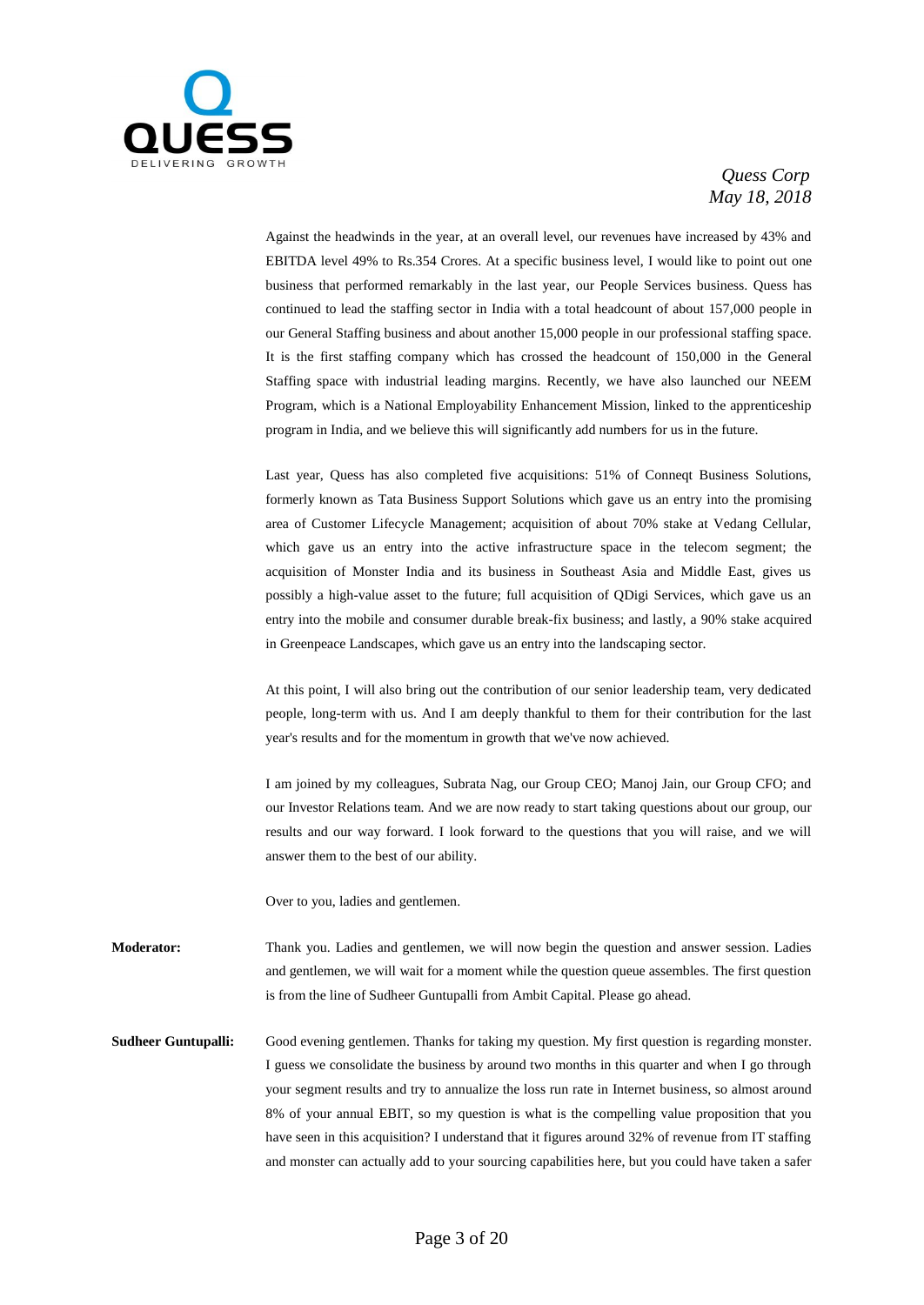

route and gone for subscriptions to some data bases like let us say Naukri where I guess the subscription per year starts from something as low as Rs.1.5 Crores to Rs.2 Crores per annum? Where I am coming from is Internet business especially when networking comes into play the winner takes it all? It is highly unlikely that the second guy or third guy will be able to survive in the system for long, so we have not done any such businesses in the past nor does it go with the stated objective of becoming the one stop shop for all the back office business needs of the industry, so when there are so many other options available out there I am just wondering why we bought a loss making proposition that to paying almost Rs.100 Crores and is there any turnaround plan in plan for this business where we can think of arresting the losses or perhaps making profits going forward? Lastly in terms of acquisitions how are we going to go forward? Will we be very strategic in terms of buying certain specific categories of assets or the opportunistic in terms of buying whatever we may perceive as value place or turnaround place?

**Ajit Isaac:** Thank you, Sudheer, for a rather detailed question. There are a few dimensions of answer to that. The first is that we have not purchased this because we wanted to acquire a database of candidates that will fulfill the sourcing requirements of our IT business. Our own internal database across the years that have been built out is in excess of a couple of million people in the IT space. So we cover almost every alternate IT candidate in India in a fairly substantial manner. The main strategic intent in acquiring Monster was to acquire a platform with which we could reach out to so many candidates and possibly go on to build a workflow management tool through this. So we should be able to hire highly desired candidates, hire them and deploy them through this platform. I think it is work in development. It is too early. But our early signs have been very promising. We have a great team, and we have supplemented that with some new hires. We are also developing the product in a different sort of way from what the market has, all of which we cannot discuss right now in a conference call. But suffice it to say that we have a plan that is slightly differentiated in terms of product proposition, from conventional job forces available today and something that we think will have immense value for shareholders in the future. The value that we paid for this is I think reasonable in our opinion. We think that the costs of having to build something like this, acquire customers and develop certain large footprint would have been far more substantial, and we had to do it on an in-house basis. The value that we have paid is about less than half times sales, and we think that the value that we can create from the new products that we bring to the market will be far in excess of what we paid for it. So that is as much as what Monster is about. In terms of future acquisitions, we are very entrepreneurial in the way we have gone about building our business. All of our acquisitions may not compellingly reflect a core competency type of approach in a strategic direction that it'll take. For example, our acquisition to buy HCL's aftermarket break-kit business of phones is very different from the staffing business that we do. But it compellingly fits into our customer life cycle business that we have initiated through our acquisition of Tata Business Support Solutions. So as we grow, you will find some of them are not as straight as it looks, but very valued in terms of what it creates for shareholders here. And we will continue to go down the road of identifying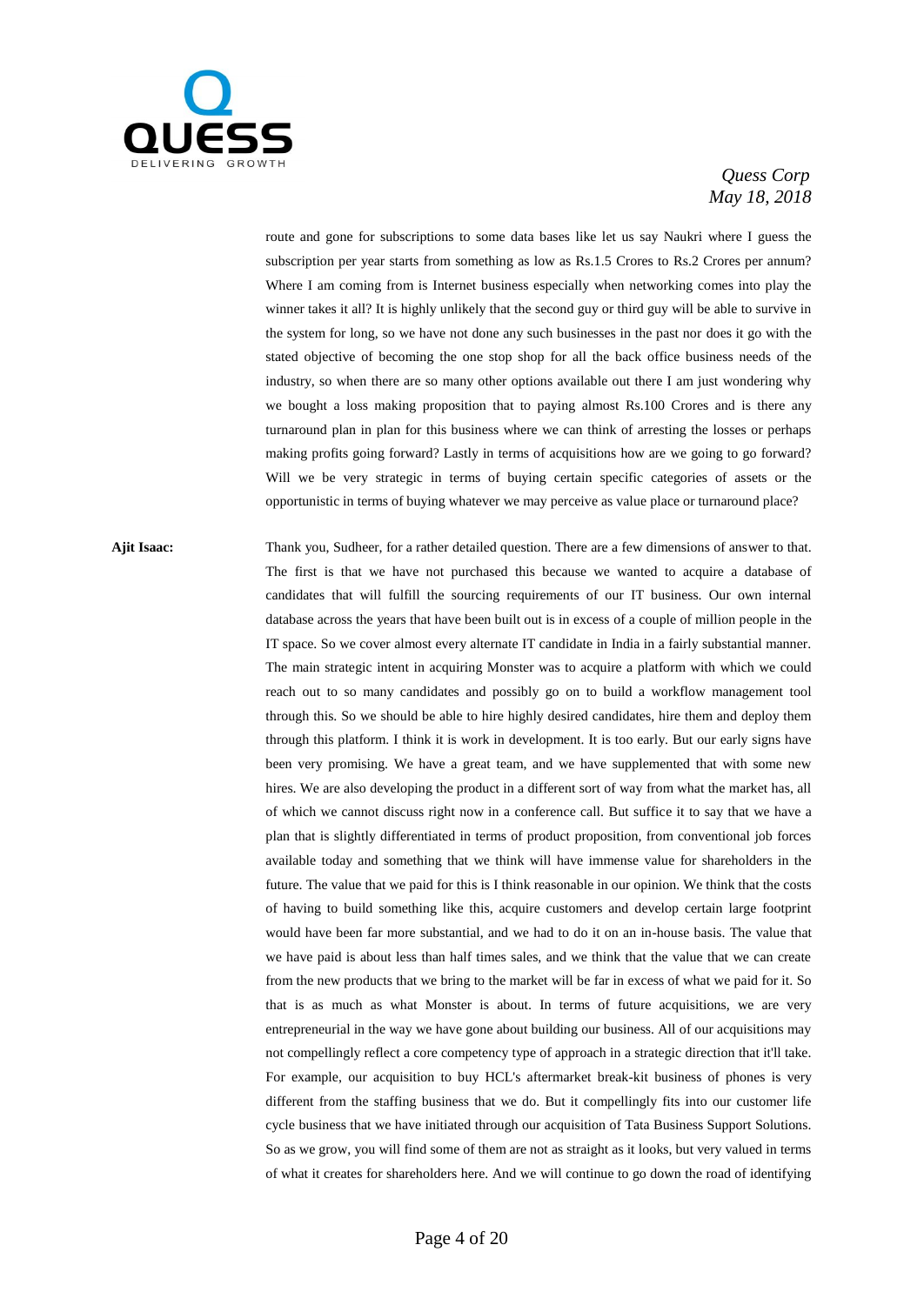

such assets, which fit into our business, where we can back with management teams, and more than anything, where our capital acquisition philosophy does not get diluted. I hope it has been a reasonable response.

- **Subrata Nag:** Sudheer, just one thing I just would like to add here. Going to annualize the loss, that Rs.4 Crores this year, because after we acquired, there are a lot of critical activities, what we did. So if you annualize the loss, it will not be the loss what we are projecting this year. I think this year, we have already taken several measures for reduction of costs and other things, so if I exclude whatever additional marketing activities we may have to undertake, on the operating ongoing business, we will most probably breakeven this year or make a very small loss. So do not annualize anything that would be impacting our overall profitability this year, okay?
- **Sudheer Guntupalli:** Fair enough and just one last question despite showing very strong growth in headcount and revenue in P&S segment, the EBIT margins in this quarter seems to have actually contracted 40 basis points on a YOY basis, so any specific reason is there some kind of one off or something here?
- **Subrata Nag:** One of the reasons that Monster lost definitely I think that is the Rs.4 Crores that also came in this quarter. That has an impact and also we have these acquisitions what we have done in the previous year, the depreciation and amortization of the value of the contract also had some impact in the financials and in case of industrial also I think we are a little short from our expectations. All this actually coupled to that reduction, but I am sure that this Q1 onwards we will see much more robust results coming forward.
- **Sudheer Guntupalli:** No Sir I am asking about people and services segment, the segmental EBIT margin has come down from 4.9% as per your March 2017 restated numbers to 4.5% in March 2018, so here is there some, one off or something that I am asking about?

**Ajit Isaac:** So I think the P&S business is a combination of our skill development and our General Staffing business.

- **Subrata Nag:** In skilling, there is one new project to what we are doing. There is a PMKK projects, okay. So PMKK projects basically started in the Q2 and the second half. So some of the mobilization costs that has gone into the Q3 and Q4 was the reason. So most of the effects and the positive effects, will be coming when the training will be going into full force, that will be coming in the H1 actually, you will see, it will come back to the original or maybe go up to what it was there previously. So it is basically a little bit of operating investment, what you do to setup the centers and other things. And sometimes, you will get the people previously on board before you are starting the program. So that is basically a part of the reason, the way you operate in.
- **Sudheer Guntupalli:** That is very helpful and all the best for the next year. Thank you so much.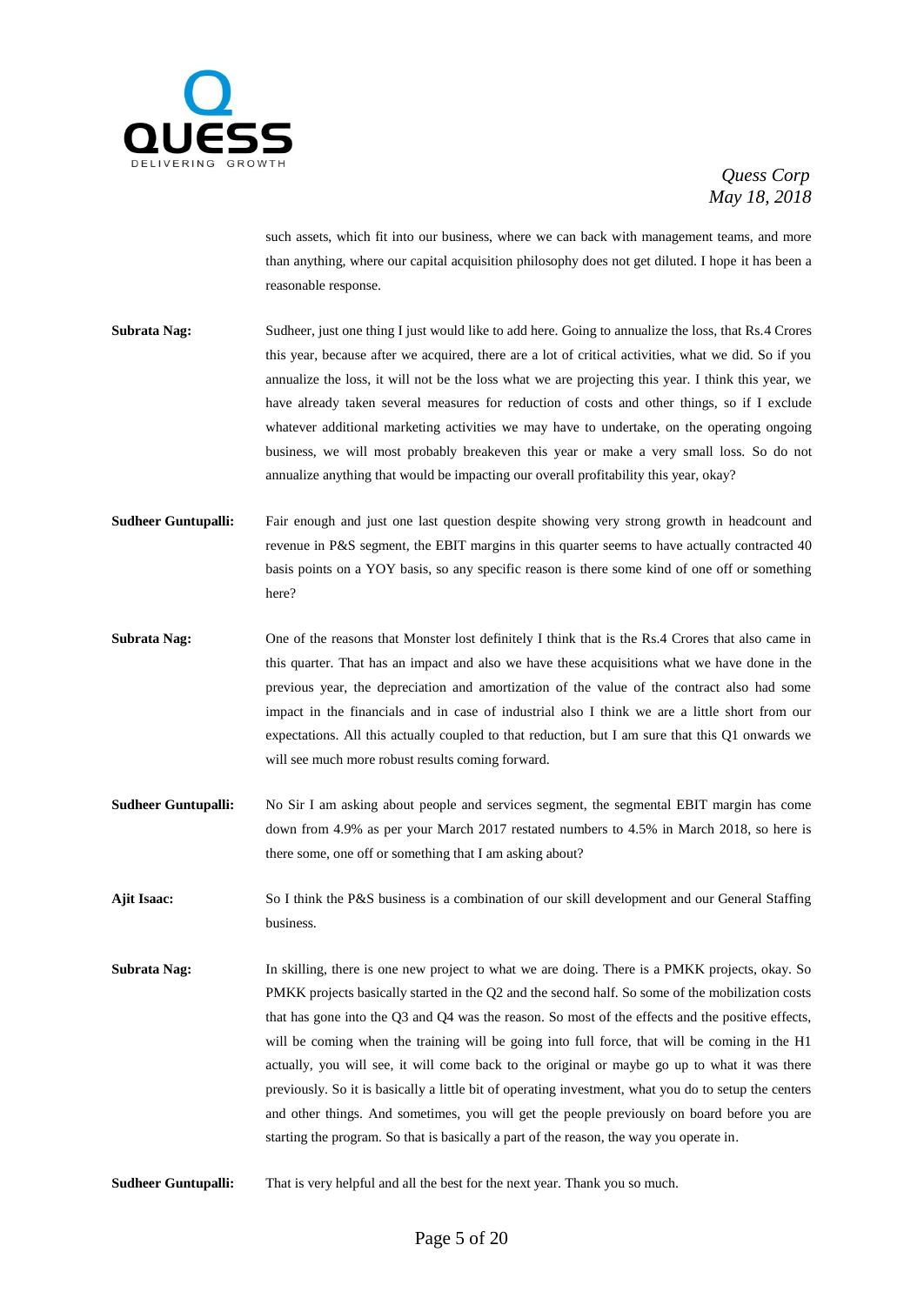

**Moderator:** Thank you. The next question is from the line of Sagar Lele from Motilal Oswal Securities Ltd. Please go ahead.

**Sagar Lele:** Thanks for the opportunity. Just one question, the people and services business has been seeing a very strong growth? It was at a 6% YOY growth the same time last year and that has picked up to 38%? Could you just talk a little about what components are really driving that growth here and probably is it just industry factors lead by GST or is it some amount of market share gain just some color in terms of the key drivers?

Subrata Nag: There are a couple of drivers, Sagar. The first driver is the new logos, what we have been acquiring. Last year, we acquired almost 19 new logos. So that is the one thing actually helping us, expanding our reach. And another thing, what I think in the previous year, I think we have shown here that we were a little weak in the BFSI sector, a year or, say, 18 months back. Then we took a conscious call that we have to be strong in the BFSI sector and we started focusing on that. And last year, we acquired one of the largest contracts actually in the Indian staffing industry; we got one contract of 11000 people, the largest in staffing, a big company in India. So that also helped us increase the volume. And if you have seen our staffing business, every year, we are adding more people than the previous year. If you track our 10-year history, last year, we added almost 42000 people, a year before, 32000 and then before, I think 20000 people. So with the strength for our coverage, we have almost 300-plus customers. The customers are increasing. And we have covered almost a lot of the major sectors of the Indian industry, like BFSI one sector. We were not there present initially, but now we are strongly present there. Then hospitality, then you know Healthcare and also other sectors, we are expanding our sector base, which are previously more concentrated on retail and telecom. So last three four years, we have been expanding our base, expanding our customers. So when the customers are growing, we are growing along with that and also acquiring new logos, so both actually helping us in getting more. And also, our operational efficiency, like paperless on boarding, are now on a national reach as the compliance and the degree of compliance almost 100%. So that helps attracting more customers. And of course, GST has an impact, but I will not say that GST impact fully felt until now. I think that really give more propel to more growth in the coming days.

**Sagar Lele:** That was very helpful thanks. Just last one on the industrial space? Have you been seeing any revenue booking in this quarter from the smart city project and if you could quantify that?

**Subrata Nag:** Yes. The project is a full swing. I think we are expecting it to start in the booking of revenue this year. And also not only that, as well this quarter or next quarter, the BEST project, that what we are doing, that also will start kicking in this year.

**Sagar Lele:** Sure. Could you also quantify that probably just some ballpark numbers?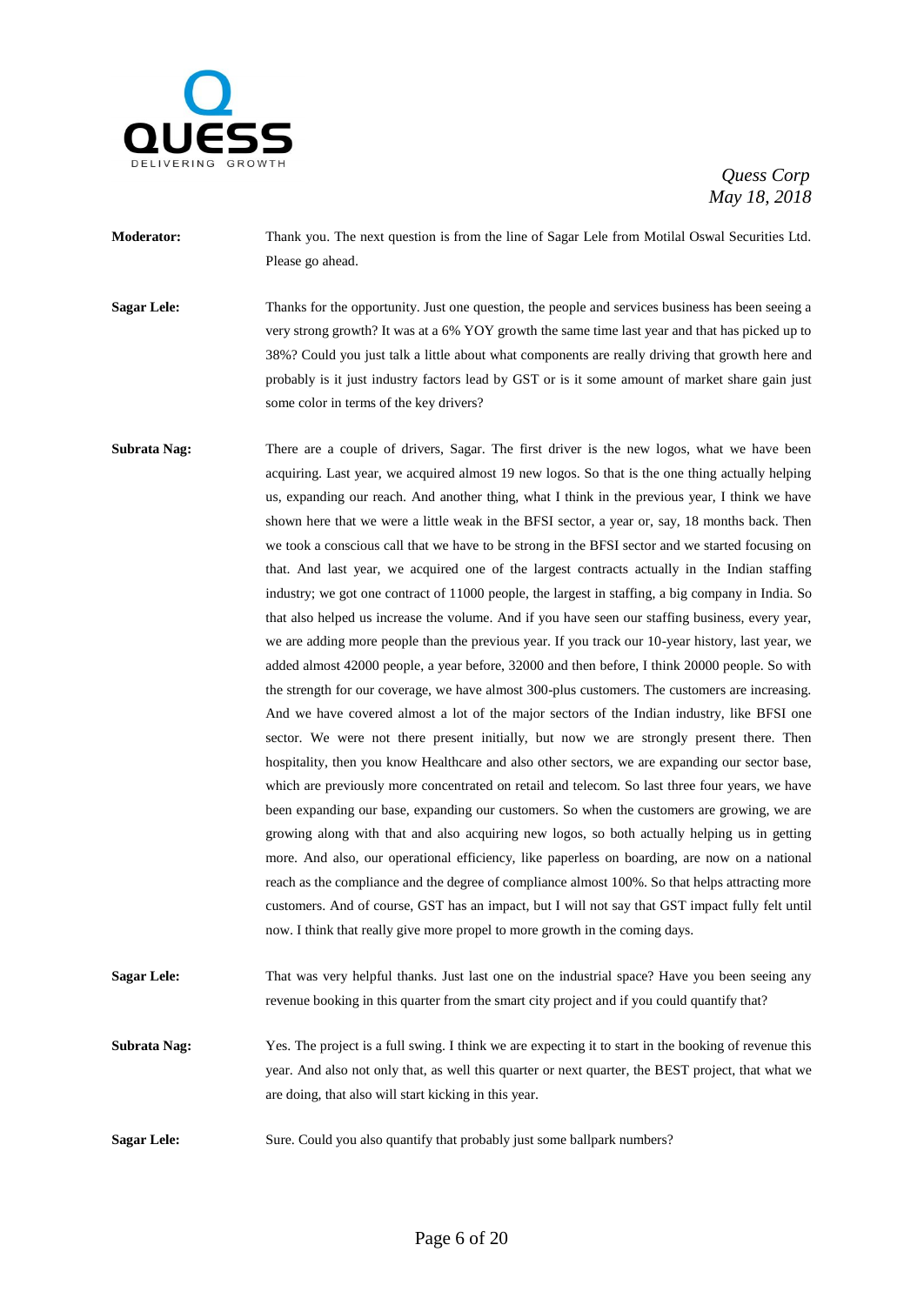

- **Subrata Nag:** No, there was no revenue. This financial year do not have any impact on the smart city projects because we will start taking the revenue from this quarter.
- **Sagar Lele:** Perfect. Thanks so much.
- **Moderator:** Thank you. The next question is from the line of Balthazar Florentin-Lee from Sloane Robinson. Please go ahead.
- **Balthazar Florentin-Lee:** Thank you very much. Congratulations on good set of earnings. I just want to talk in the People & Services. Your remarkable hiring numbers, particularly when contrasted against some of your peers, stand out as really excellent. Can you help give a bit of color around that space, whether you are finding it easier to attract more members, whether you are finding it more challenging? What is the environment there for you? And can you see continued growth from that persisting in years to come?
- **Ajit Isaac:** Sure. So one of the reasons why we have been able to grow at a pace that is quicker than market and competition is also because of our continuing emphasis over the years in building a hiring engine inside our company. The number of transfers we get from either competition or from payrolls of organizations which want to outsource activity to us, it's far lesser than the number that we hire for them. So we hire through a combination of recruiting personnel that we have who are actually feet on street, office-based recruiting personnel, Internet based recruiting sources, walk-in candidates that come through a large network of offices that we have got and through referral programs that we run. So the combination of also multi-directed recruiting effort is what is resulting in the number of people that we are able to add on a year-on-year basis. The next point I want to add is also the fact that we have got a large training business. In Excelus, we train about 40000 people a year. A part of them, we are able to absorb into our own business. So that is the way of monetizing our own supply chain. The combination of these two gives us a differentiated recruiting proposition versus competition.
- **Balthazar Florentin-Lee:** Thank you. And how far do you think your engine could go? Is it starting to grow with strain? Is there plenty of strength for this very impressive growth in hiring to continue? Is there any sights of a ceiling in the medium term?
- **Ajit Isaac:** Well, I think up to about 0.5 million mark in the staffing business alone. We are at about 150000, 160000 right now. We believe we should be able to continue with an existing model, existing structure and existing type of or method of managing the business. Once it clears that number, I guess we should be able to add more technology and more business process automation-related investments that will help find the new direction after we get to about 0.5 million people.

**Balthazar Florentin-Lee:** Thank you very much.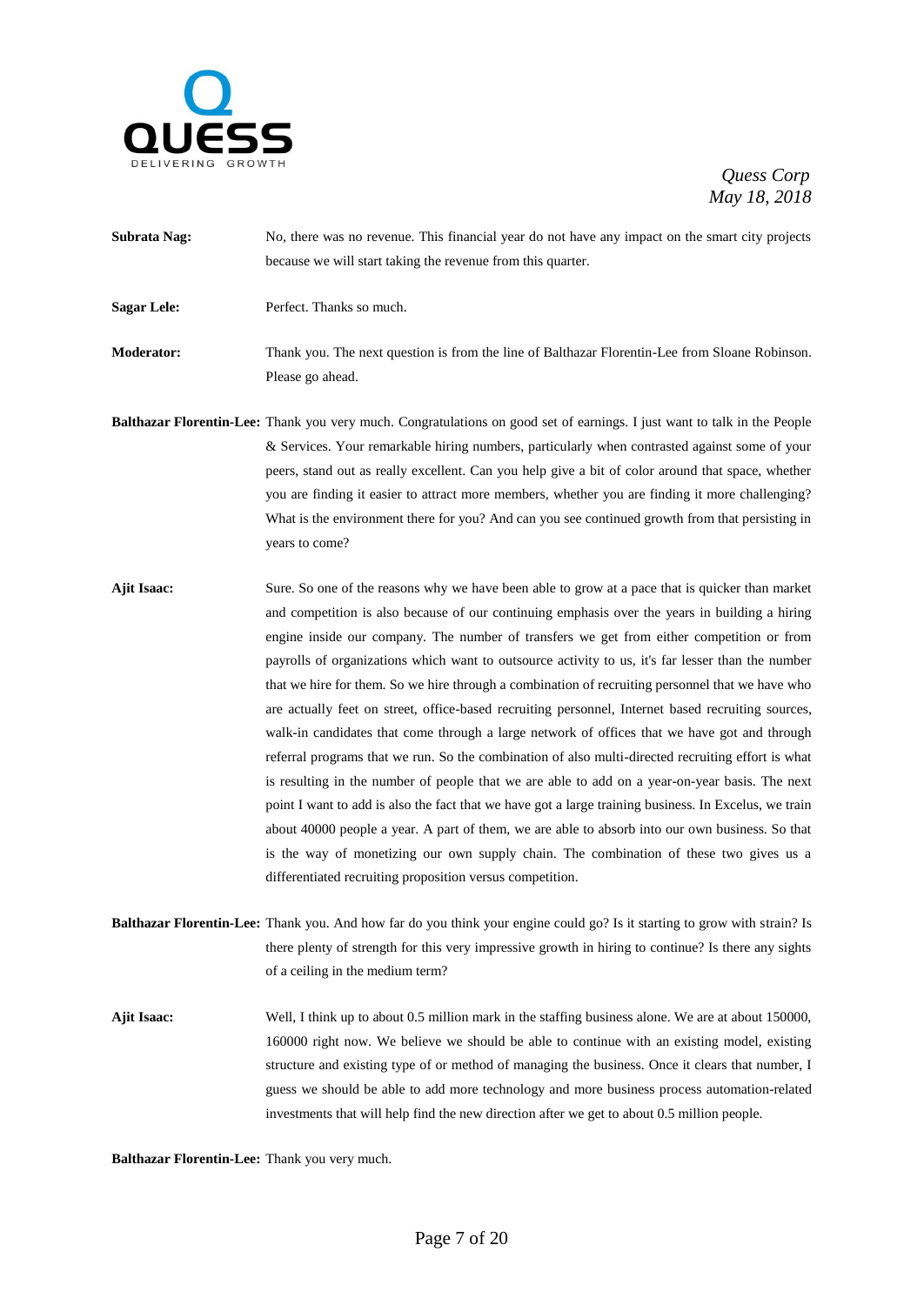

- **Moderator:** Thank you. The next question is from the line of Shaleen Kumar from UBS Securities. Please go ahead.
- **Shaleen Kumar:** Good evening every one and thanks for the opportunity and congratulations on a good set of numbers. Coming back to actually the following questions, which have been asked to clearly 38% kind of a headcount growth is not industry growth and we are seeing the second largest player growth and your growth is a big diversion, so just want to understand like what is your sense of industry growth and how much of your growth is driven by market share gain specifically in people and services segment?
- **Subrata Nag:** As you know this industry is still I think 80% of this industry, maybe more than that is unorganized. So it is very difficult to put that, what is currently our market share. So I will not go into that and put a number on the market share. I think our growth is coming, as I told, from few aspects. Number one, we have very checkered customers in all the fields, in retail, in telecom, in e-commerce, now BFSI, so these companies are growing up in the Indian economy particularly services sector. With our operational efficiency, we always try to attract more of their wallet share. So that helps us into getting embedded with the customers. And we always naturally believe that we are not a payroll company. We just do not want to do the payroll. We always try to do something more than payroll with our customers there and with their training process or whatever help they need in their staffing, so we would like to help them. So that is helping us. Secondly, our sales and reach. So we are adding like, as I said, last year, 19 new logos, so that is a large number of logos. So that is bringing the new headcount and also, staffing is getting more and more traction as a whole. So the new sectors are opening up. And so there also, we are helping getting more traction. So all this together helping us towards our growth.

**Shaleen Kumar:** Sir according to you the market is not weak right?

- **Subrata Nag:** That is the thing. Whenever we meet with people like you, and I think we have been telling Ajit and myself that we do not feel that jobless growth or other, what we have been hearing, that we normally do not see on the ground. We see there is a huge demand on the ground. And if you see as we told you, I mean, staffing or in facility management, we always have 5% to 10% in our deal count versus our deployment count. So any day, if I have the ability or get that many people, then I can always fill another 5%, 7% more people on ground. So that challenges remain there. So I do not see any traction in the demand as such.
- **Shaleen Kumar:** Sir we understand in terms of long-term guidance, but for FY2019 is there a guidance you are giving in terms of the revenue margin or whatever you like to give?
- **Ajit Isaac:** We do not usually give guidance, Shaleen, but if any statistics from the past is used as an example. For the last year, our organic growth rate was about 30%. Historically, over the last 5 to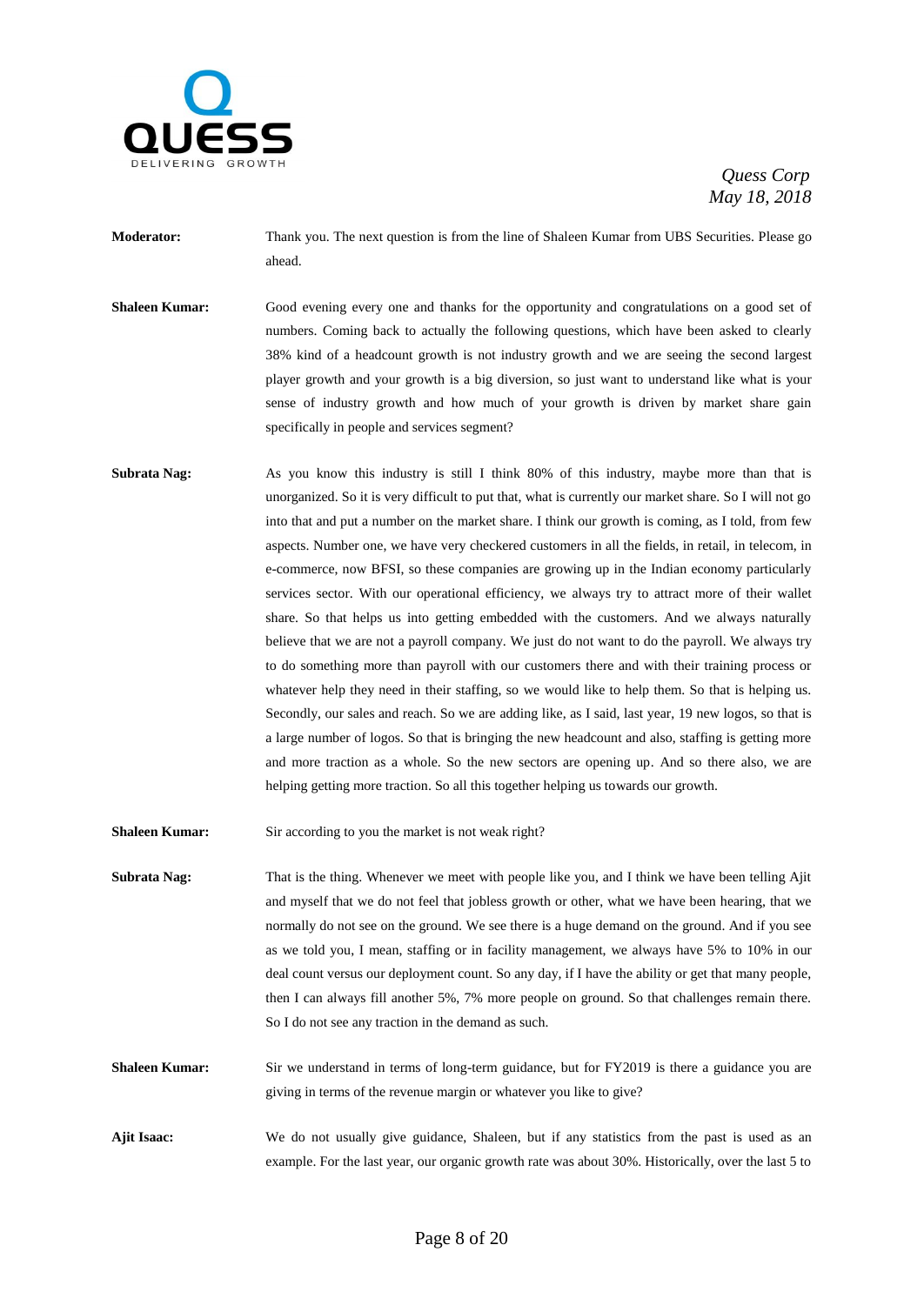

7 years, about two-thirds of our growth is organic and one-third is inorganic. So that is maybe a guideline that you can use for yourself while you sort of extrapolate our numbers for the future.

**Shalin Kumar:** That will be great Ajit, but just on last question on industrial asset management the margins are soft here, but I believe that it is a high margin business, but what is happening here?

- **Ajit Isaac:** So I think we have to look beyond one year's numbers in the case of industrial asset management. At Quess, we believe in taking a long-term approach to business decisions. And we think, to remain invested and to continue to support the industrial asset management business as it is transitioning out of a people-based, supply-side related service profile into taking SLA related contracts, we will see some contraction in margins before it stabilizes. The next year is going to be a different year. With the addition of revenues that will come from the digital infrastructure space, the margin profile of the company should change and we are hopeful of reversing this trend of a declining margin profile in industrial asset management this year.
- **Shalin Kumar:** Thank you so much and best of luck for your endeavors.
- **Moderator:** Thank you. The next question is from the line of Madhu Babu from Prabhudas Lilladher Private Limited. Please go ahead.
- **Madhu Babu:** Sir this year there has been market share and gain for us in the people staffing business from two to three vendors, so what has been the differentiation in the two large contracts which we got one from BFSI and the other from the telecom vendor? What has been the differentiation, which lead the client to move to ours?
- **Ajit Isaac:** So this is a bit of a sales-related question in terms of what is helping us gain market share. I think there are three parts. One is our client serviceability which is helping us mine deeper into clients and the reflection of the ability to mine clients and give examples of the relationship is getting us new contracts. The second one is, at the associate level, our management of associates is, we believe, of a superior type. So we are able to retain associates and then the goodwill that comes out of that helps us in terms of recruiting more. And when you recruit more, you develop greater traction with clients. So the second aspect is about how we are able to do recruitment. And third is the compliances quality that we have got. It is perhaps of the highest level in the industry, and the use of our compliance tool also in this to manage.
- **Subrata Nag:** Also our hiring capability and hiring engine. People come to us and when they see that we can hire a large number of people, train them and deploy them in a time bound manner, so that helps us actually to get more new customers and also get more from the current customers.
- **Madhu Babu:** So Sir, secondly, recently, government has passed a fixed-term employment bill, so that companies can directly hire employees for a specific tenure. And apart from that, manufacturing,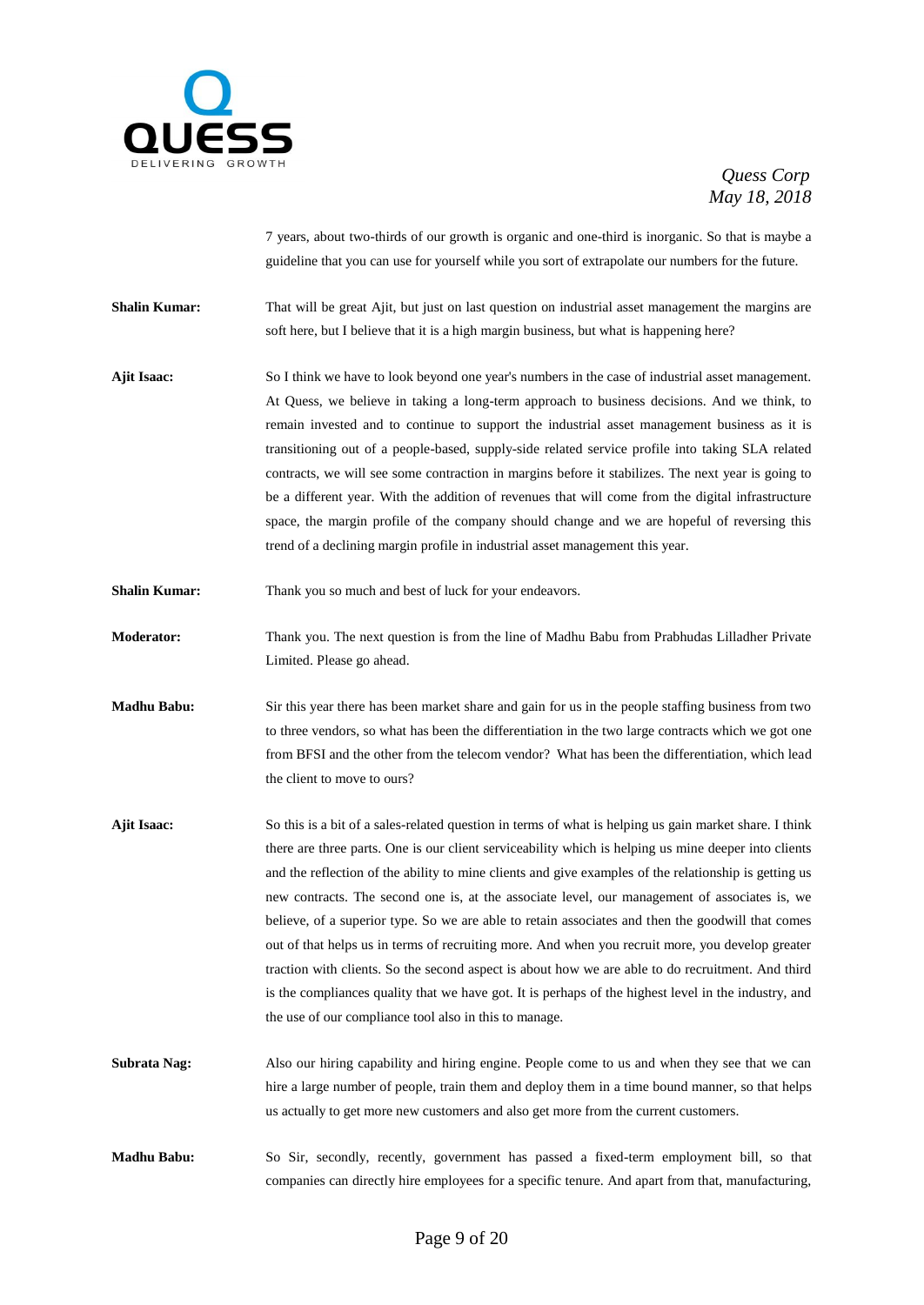

if you can see a lot of the contract workforces on the bipartite contracts there is no third-party like Teamleases or a Quess Corp in between. So how do you see these two factors driving the growth trajectory for us on the people staffing side?

- **Subrata Nag:** See, I don't believe or we do not believe that companies are only outsourcing just because of that employer and employee relationship. Companies are outsourcing much more other causes than just too labour-related issues. First and foremost is managing of a large workforce conveniently and effective management on the ground. So I do not see that that those things will be taken care of by just having a permanent or temporary contract. As long as we are able to provide the customers just because not only as an intermediary, just the payroll agent, as long as we are able to provide more services to the customers, like training, hiring, managing their compliances. Let's take a mobile company, when they are launching a new product, we are actually running their entire training program across India for 30000 people or 35000 people. So that actually gives immense value other than just in a payroll and staffing agency. So if you just do the payroll and staffing, then maybe you are under trade. But as long as you are bringing new services along with your normal hygiene products, I do not see that the fixed-term employment will be any threat to the staffing companies, at least to Quess. I think we have to improve ourselves. We have to bring new services. And we have to be a partner with our customers in their day-to-day activities, okay? And then, if we do that, I do not see that the fixed-term employment will have an impact on our business.
- **Madhu Babu:** Okay, Sir. Just one last question. What is the cash flow from operation and the depreciation run rate should we take at the current level for the going forward?
- **Subrata Nag:** Yes. Cash flow from operation…

**Madhu Babu:** Full year?

**Subrata Nag:** Yes. Full year is Rs.110 Crores from this year that is 30% of our EBITDA. We have been telling that our goal and we are good to tell you that we have achieved, but our further goal actually to improve that. And this year, we will be trying at least between 35% and 40% in between to achieve that conversion. On the depreciation, yes, I think more or less, whatever you will have, I think, you can consider that rate. Yes, other than depreciation, there is one aspect is that almost Rs.30 Crores of the part of the depreciation is basically an amortization of the contracts, which are goodwill contracts, basically the value assigned for the contracts for the acquired assets. So that is the value getting amortized over a period of seven years, so that is a non-cash item that is actually increasing our overall depreciation amount.

**Madhu Babu:** Okay. Rs.13 Crores is the amortization?

**Subrata Nag:** 30.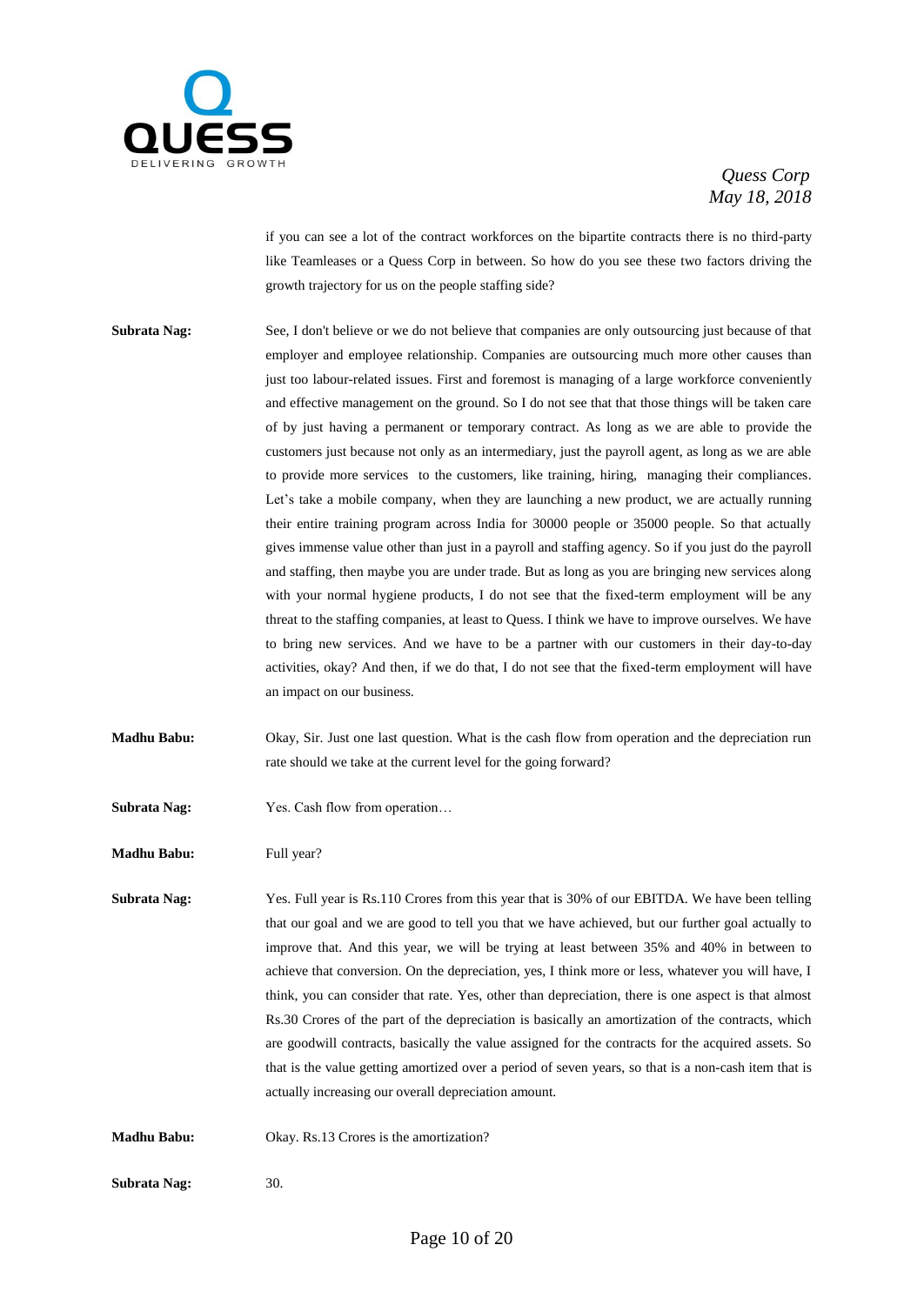

| <b>Madhu Babu:</b>  | 30 per quarter?                                                                                                                                                                                                                                                                                                                                                                                                                                                                                                             |
|---------------------|-----------------------------------------------------------------------------------------------------------------------------------------------------------------------------------------------------------------------------------------------------------------------------------------------------------------------------------------------------------------------------------------------------------------------------------------------------------------------------------------------------------------------------|
| <b>Subrata Nag:</b> | Per annum.                                                                                                                                                                                                                                                                                                                                                                                                                                                                                                                  |
| <b>Madhu Babu:</b>  | Okay. Thanks Sir Bye.                                                                                                                                                                                                                                                                                                                                                                                                                                                                                                       |
| Moderator:          | Thank you. The next question is from the line of Nitin Padmanabhan from Investec. Please go<br>ahead.                                                                                                                                                                                                                                                                                                                                                                                                                       |
| Nitin Padmanabhan:  | Thanks for taking my questions. We had spoken about the acquisition of the remaining stake in<br>Comtel, does that reflect within our borrowing number?                                                                                                                                                                                                                                                                                                                                                                     |
| Subrata Nag:        | No, most probably we will close this deal. We have just taken the approval and signed the<br>definitive agreement, but the deal will be closed in the first week of October. If you see, we have<br>cash almost Rs.1000 Crores in our balance sheet, so we will see whether use that or we will go<br>for any further borrowing. Most probably, we will use our own money to buy. So as on March<br>31, 2018 balance sheet, there is no additional borrowing for this additional stake what we are<br>supposed to purchase. |
| Nitin Padmanabhan:  | Sure. And the valuations would be similar to the last time, last round actually?                                                                                                                                                                                                                                                                                                                                                                                                                                            |
| <b>Ajit Isaac:</b>  | That is right, yes.                                                                                                                                                                                                                                                                                                                                                                                                                                                                                                         |
| Subrata Nag:        | Yes.                                                                                                                                                                                                                                                                                                                                                                                                                                                                                                                        |
| Nitin Padmanabhan:  | Right. And so I was just looking our net cash number is at Rs. 67 Crores. So I was just<br>wondering, considering that, are we going to, sort of, slow down on acquisitions? Or would we<br>need to come back to the market? Or would we sort of leverage further up from where we are<br>today?                                                                                                                                                                                                                            |
| Ajit Isaac:         | Our prudential norm for debt in our company is to be less than 2x of EBITDA at the net debt<br>level. So we do not intend to go beyond that. So we have enough on our plate in terms of<br>assimilation of some of the businesses that we have bought. So it is not to say we will go slowly,<br>but I think we want to pace ourselves appropriately so that we use available resources in the<br>company optimally.                                                                                                        |
| Nitin Padmanabhan:  | Sure. And just one last question from my side; on Manipal, this quarter, if we look at the<br>financials, the profit after tax that we have disclosed for the quarter seems to be more than double<br>of what it was in the previous quarter. And the revenue includes other income. So I was just<br>wondering is there any one-off in that number?                                                                                                                                                                        |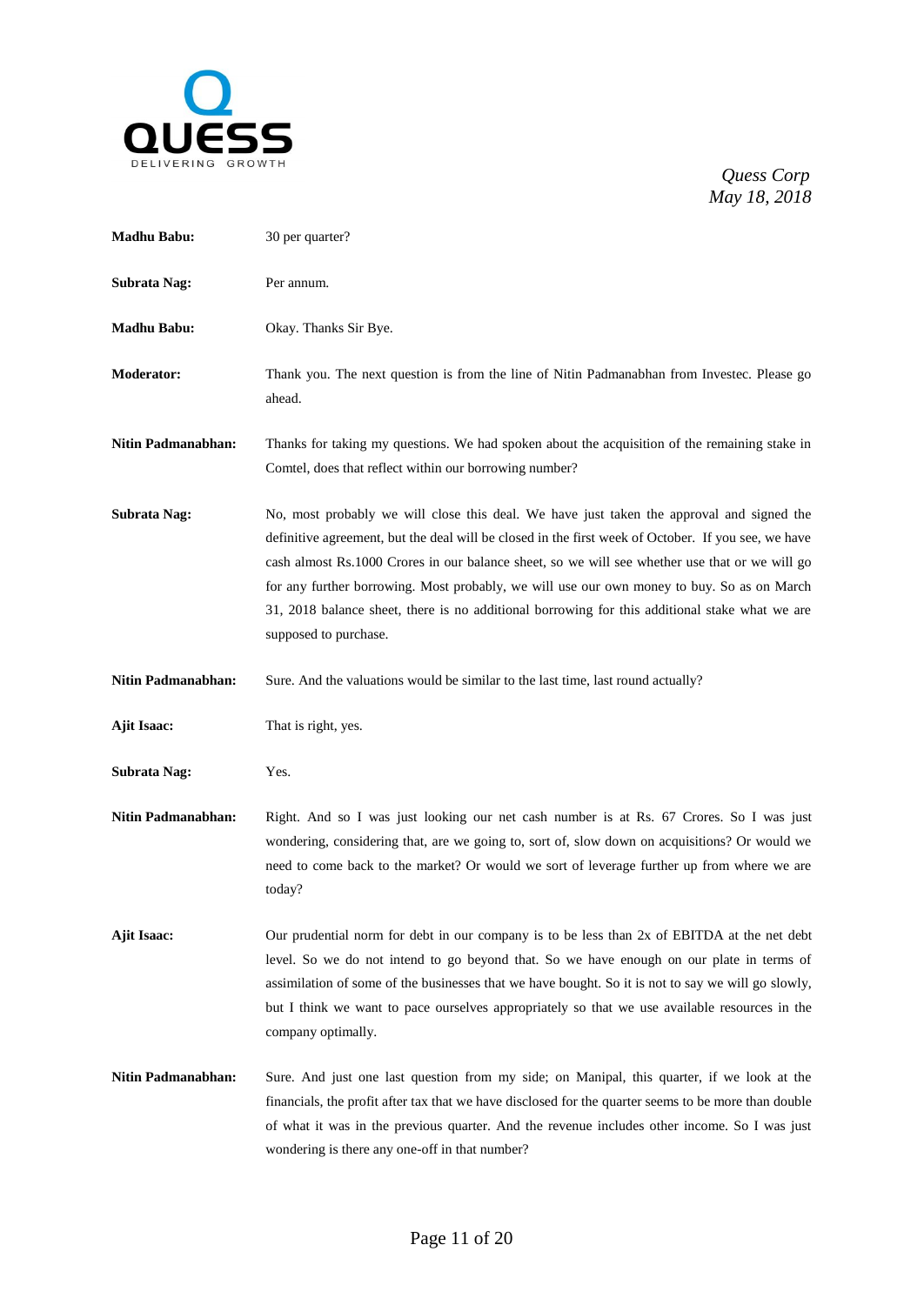

| <b>Ajit Isaac:</b>        | In case of Manipal?                                                                                                                                                                                                                                                                                                                                                                                                                                                                                                                                                                                                                                                                                                                                                                        |
|---------------------------|--------------------------------------------------------------------------------------------------------------------------------------------------------------------------------------------------------------------------------------------------------------------------------------------------------------------------------------------------------------------------------------------------------------------------------------------------------------------------------------------------------------------------------------------------------------------------------------------------------------------------------------------------------------------------------------------------------------------------------------------------------------------------------------------|
| Manoj Jain:               | This is a one-off item because earlier we have a different ETR and considering the revision, the<br>ETR has been revised during the quarter, and hence, there is a benefit you are looking into the<br>future.                                                                                                                                                                                                                                                                                                                                                                                                                                                                                                                                                                             |
| <b>Nitin Padmanabhan:</b> | Yes, right. What would be the quantum of that one-off? And how does that impact our PAT<br>overall on a consolidated?                                                                                                                                                                                                                                                                                                                                                                                                                                                                                                                                                                                                                                                                      |
| Manoj Jain:               | Rs.15 Crores for the quarter.                                                                                                                                                                                                                                                                                                                                                                                                                                                                                                                                                                                                                                                                                                                                                              |
| <b>Nitin Padmanabhan:</b> | Okay. So why I am asking is the previous quarter, the profit after tax was Rs.53 Crores, sorry,<br>that was Rs.5 Crores and Rs.16 Crores, so fair enough. Thank you so much. That is all from my<br>side.                                                                                                                                                                                                                                                                                                                                                                                                                                                                                                                                                                                  |
| Moderator:                | Thank you. The next question is from the line of Srinivas Sarikonda from HSBC. Please go<br>ahead.                                                                                                                                                                                                                                                                                                                                                                                                                                                                                                                                                                                                                                                                                         |
| Srinivas Sarikonda:       | Good afternoon. This is Srini from HSBC. A couple of questions from me. First, on your pricing<br>growth. Of the total of any growth you have mentioned around 30%, can you give a split how<br>much of it was from the pricing? Because the headcount, which I have, I believe, is at the end of<br>the period headcount, so that is not the average headcount?                                                                                                                                                                                                                                                                                                                                                                                                                           |
| <b>Ajit Isaac:</b>        | Yes. So pricing-related changes have not been - not very significant.                                                                                                                                                                                                                                                                                                                                                                                                                                                                                                                                                                                                                                                                                                                      |
| Subrata Nag:              | Not very significant or substantial. But changes primarily came from the volume, okay? You can<br>say overall, at least you can say the 80-20, 80% came from the volume, around maybe 20% was<br>the increase in the minimum wages and the price increase, okay?                                                                                                                                                                                                                                                                                                                                                                                                                                                                                                                           |
| Srinivas Sarikonda:       | Okay. Just trying to understand. So you are saying that the price increases, which you see in your<br>organization, will be same as like what we look at the headline with inflation or probably the<br>increase in minimum wage or something. Because if I look at the staffing companies pricing or<br>wage inflation, it is a bit different from what we look at the headline wage inflation, because<br>sector mix will cause a different and bid premium, like if a person is shifting from a role to other<br>role, he will go for a 30% hike or something like that. So that kind of mix actually makes staffing<br>companies pricing inflation a bit different from the headline wage inflation. So how you are<br>saying that that factors are not impacting right now for Quess? |
| Ajit Isaac:               | No, so pricing changes in the staffing industry do not happen very often. Worldwide, if we see,<br>the price at which you sell has remained a fair constant across many years. Changes in<br>profitability occur due to essentially two circumstances: One is in your ability to serve at a lesser                                                                                                                                                                                                                                                                                                                                                                                                                                                                                         |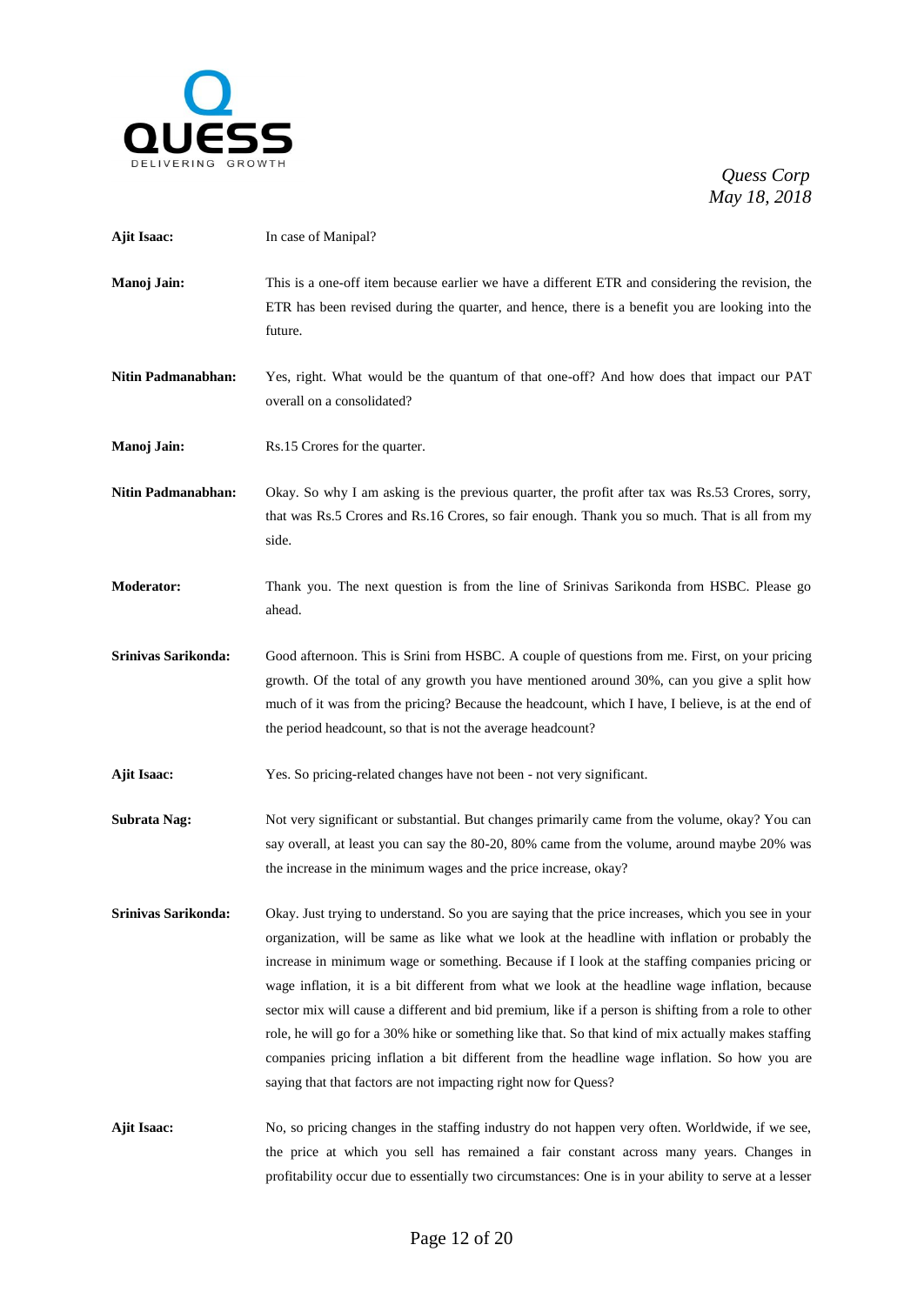

cost, or alternatively, by changing your product mix, which will give you a higher value for something more that you give than just staffing. So only one of the two will influence your profitability changes. The ability to go and negotiate price, especially in a market, which has very low entry barriers, is difficult. In India, it is also a price-sensitive market, and it is not very easy to achieve it.

- **Subrata Nag:** Yes. Having said that, only thing in the pricing increase what comes normally when we have the percentage in our contracts, so when the minimum wages goes, so your percentage may not go, but your absolute amount of realization goes up. And also, where you have the fixed price, every year you get certain amount of increase there. But primarily, as I told you, 80% of our growth ultimately come from the volume, 20%, 25%, may be, comes from the price.
- **Srinivas Sarikonda:** Okay. So I mean if I have to get a picture, what percentage of your contracts are based on percentage, I mean, markup? And what are based on fixed amount premium on the candidate?
- **Subrata Nag:** Yes, I do not have that, immediately, do you have that? 70% is the contract when it is percentage based.
- **Srinivas Sarikonda:** Percentage markup. Okay, understand. And the second question is on the integrated security solutions. Does this mean an electronic security kind of thing like you install cameras, alarms or something for your client? You are only manned guarding?
- **Subrata Nag:** No. See, when we acquired Terrier, it was, you can say, 98% or 99% manned guarding, just a very, very small security surveillance business. So after we took over, we started actually to emphasize more on the security surveillance business. We setup our Network Operations Centre (NOC) in Bengaluru. It took some time because it is a state-of-the-art NOC, and then we went out in the market and started getting contracts. The last year, we did around - I think Terrier did around Rs.8 Crores or Rs.10 Crores on a \$1.5 million business in the surveillance. But that is the focus area for us. It is good to tell you that we got two recent contracts. One is with a PSU bank where I think around 50 ATMs where we are putting surveillance. And one gold loan NBFC in India where a on a pan India basis, we are doing almost 1100 branch, 1098 precisely surveillance. So we are slowly getting into the market, but we are still at a very early stage. I think that is the one area we will be focusing more other than the manned guarding in the security space.
- **Srinivas Sarikonda:** Okay. So in terms of initial investment on the capital equipment, that will be on your books, you will be investing it? Or your client will be buying it, and you are just installing it and maintaining it?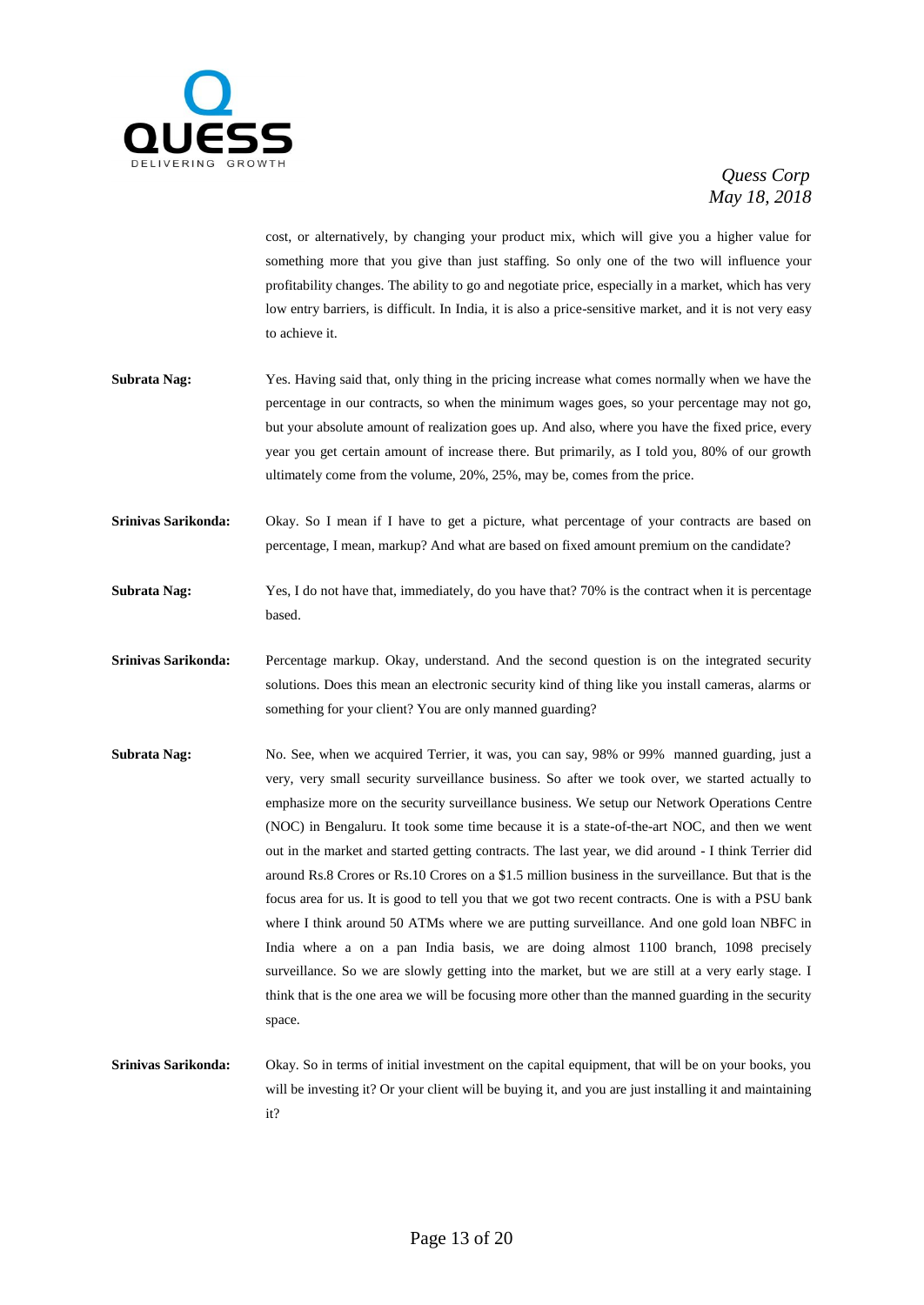

- **Subrata Nag:** Both ways. Some cases, the client is buying, and we are installing and managing that. In some case, we will be putting our money and put the capital investment and then recoup the capital investment through the AMC and our managed services over the period.
- **Srinivas Sarikonda:** Okay. So your contracts are usually of 4 to 5 years for this contract? Like how do you...

**Subrata Nag:** Where we will be putting our own money, definitely, the contracts will be more than at least three to five years. Where the customers putting their capital and we are coming as a service provider and installation and the manage provider, then there is normally an annual contract.

**Moderator:** Thank you. The next question is from the line of Snigdha Sharma from Axis Capital. Please go ahead.

- **Snigdha Sharma:** Great. Thanks. Two quick questions from my side; so first of all, can we get an update on some of the earlier bigger acquisitions that we did like Brainhunter and MFX? How have they performed during the year, and what is their contribution to overall GTS revenue and EBIT? And secondly, can we discuss a little bit about the Industrial segment? What are some of the growth drivers and a strategy going forward in that segment?
- **Subrata Nag:** Yes. MFX actually has been doing remarkably quite well. Last year, also they performed as per the budget, okay? They are, I think - they have achieved EBITDA of almost USD \$4.6 million - USD \$4.7 million. At Brainhunter, last year was just a - we just broke even. This year, we made 1.5 million at EBITDA level. And also it is PAT positive. That is a good thing actually; we made around 500000 PAT in the Brainhunter. So both companies turned around, and Brainhunter is showing good results, and in the April and May also, we are seeing very good traction there. So those are the assets you can say has paid our investment. And what was the next question...
- **Ajit Isaac:** In the industrial asset management. In the IAM space, we will have a subsector approach in that. O&M remains the traditional business that we had. We verticalized that in a separate team, and they continue to reengineer the business to work at higher numbers. The second sub segment in that is material handling and supply chain management, which is a new area. We have got a first few contracts from that. The third is digital infrastructure. The digital infrastructure is a no brainer that is making money, and it is seeing a lot of traction in the market. The turnaround, if any, has to come from the first one, which is the O&M space and which we believe, this year, it is right for that.

**Snigdha Sharma:** Okay. Thank you.

**Moderator:** Thank you. The next question is from the line of Pranav Bhavasar from ASA Capital Management. Please go ahead.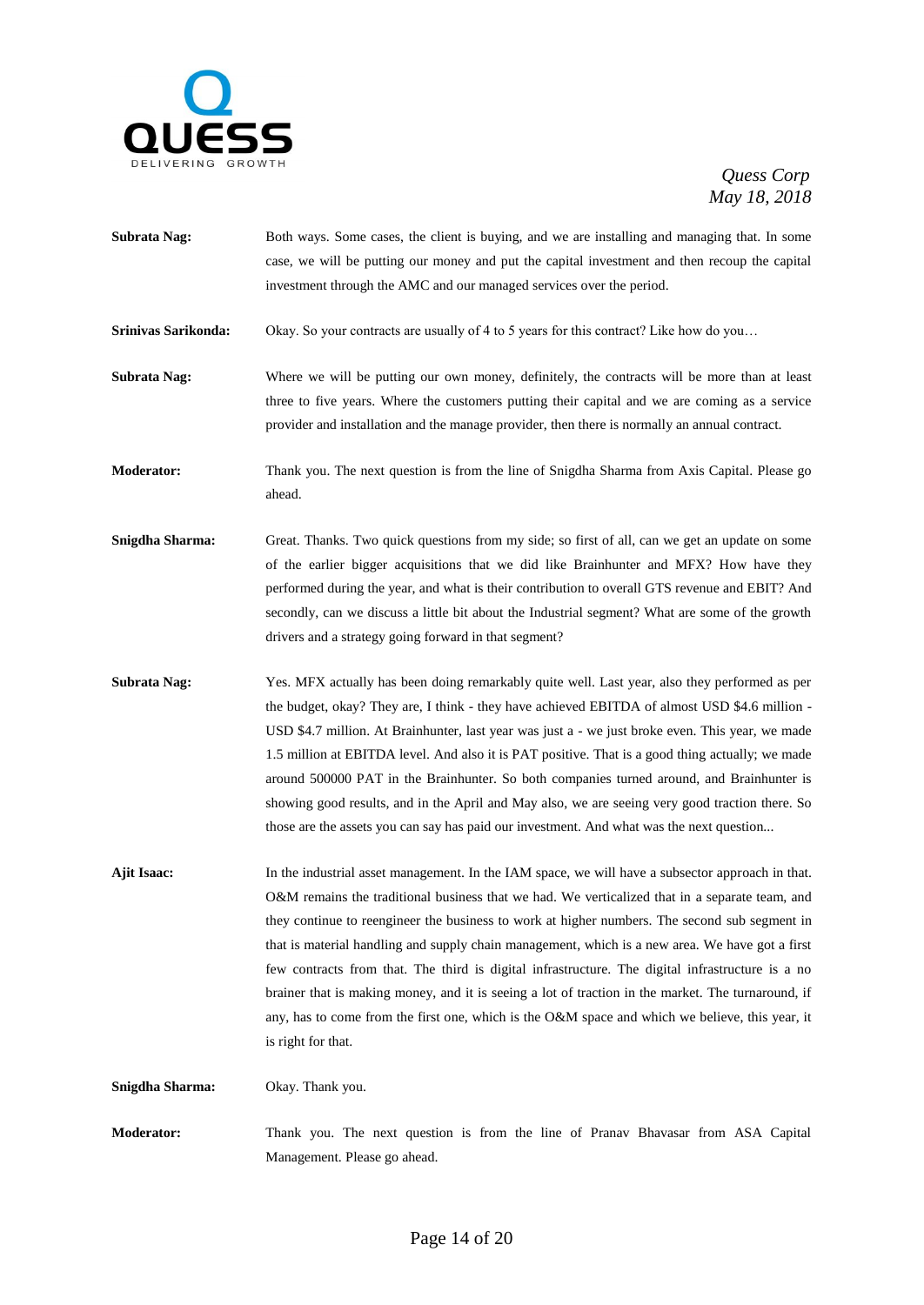

- **Pranav Bhavasar:** Thank you for taking my question Sir. I wanted to understand is it possible to share the headcount growth, from which particular sector has it come in the P&S business?
- **Ajit Isaac:** Banking financial services.
- **Subrata Nag:** In the P&S, primarily, 43,000, but out of that, primarily, the large chunk came from the BFSI segment.
- **Pranav Bhavasar:** Yes, that is your primary contributor. Okay, Sir. And also, I can take the question offline, but I would like to have like detailed breakup on the subsidiaries and the contribution, is it possible to share, Sir, maybe offline? I will be in touch with the IR team, Sir.
- **Subrata Nag:** Yes we can do, yes sure.
- **Ajit Isaac:** We are happy to do that with you offline.
- **Pranav Bhavasar:** Great. Thank you so much Sir. That is all from my side.
- **Moderator:** Thank you. The next question is from the line of Kaustubh Pawaskar from Sharekhan Limited. Please go ahead.
- **Kaustubh Pawaskar:** Thank you for giving me the opportunity Sir. My question is on the operating margins, at consol level, we have seen this time, and it stands at about 5.7%. And you have done certain acquisitions which have better margins in the range of 8% to 11%. For example, Manipal is having about 11% margin. Comtel is at about 8%. So going ahead, what the company's target is in terms of OPM? Where do we see margins going up to about 7% to 8% in the near term? Or it will take time to margins really improve?
- **Ajit Isaac:** So there are two parts to the answer. One is that our P&S business, the large part of our business, which is almost I think 38% of our total sales, is growing remarkably well and that constitutes a large business, which is working at a lesser margin. So we do not want to depress that growth, so that our overall margins will increase. As the product mix changes, I think it will take us between another 9, and let us say 15 months to be able to demonstrate big changes in our margins. Incremental changes between quarters will continue to happen, but large changes to help us get to the 8% will take us maybe another - maybe 18 to 24 months. So that is really the outlook.
- **Kaustubh Pawaskar:** Got your point, Sir, thank you and my second question this time, this year, your debtor days have gone up to about 54 days. What is the particular reason for that? And where do you see your working capital days going ahead, do we expect your working capital days to come - improve in the coming years?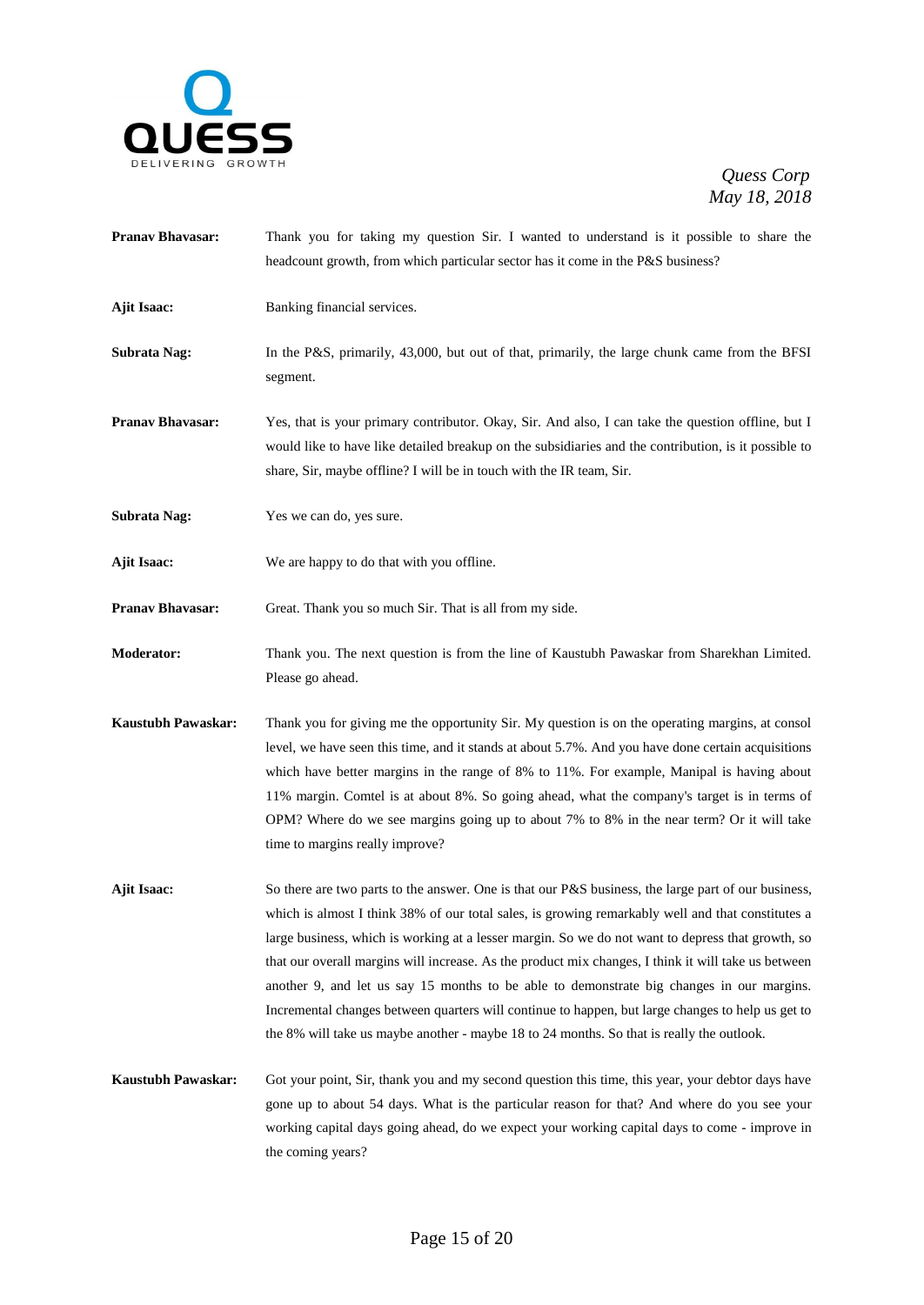

- **Manoj Jain:** Yes. If you see, the debtor days are mainly increased because of partial consolidation of our acquisitions, which is Vedang Connect business mainly. And what happened that we have consolidated for Q1, only one quarter, but the total receivable get into added. So it is a tweak into that that is why it is a main reason of the partial consolidation of the acquisition during the year.
- **Kaustubh Pawaskar:** Right, sir. And Sir, one more on the cash flow from operation. As you said, that you are targeting about 35% to 40% of your EBITDA to be cash flow from operations where do you see this cash to be utilized, to reduce your debt on books or your future acquisition?
- **Ajit Isaac:** So as I mentioned in the past, our prudential norm for debt is to be not more than 2x of current year EBITDA net of cash basis. So I do think we will at this point go and pay down debt to utilize some of the cash in our books. Our options are really to dividend or to invest in new assets. Our inclination and bias is to invest for more operating revenues and profits of the company.
- **Kaustubh Pawaskar:** Thank you Sir and one last one. So we are getting benefits under 80JJAA of Income Tax Act, are we going to continue to get this benefit in the coming years?
- **Subrata Nag:** Yes, yes. As there is no sunset clause and we have been adding more people and the headcount has been increasing, so surely we will avail this benefit as long as we are getting permitted to avail under the act.
- **Kaustubh Pawaskar:** Thank you Sir.

**Moderator:** Thank you. The next question is from the line of Rajesh Kothari from AlfAccurate Advisors. Please go ahead.

- **Rajesh Kothari:** I have a few questions. First question is, in your view over next two to three years, how do you see overall sales mix segment-wise? Second question is, if you can give some colour on global tech business, how do you see the headcount in that business and do you see change in improvement in margins because current year again the margin in that segment is also a little bit declined. Third is, overall on spread basis, where do you see improvement in terms of per employee headcount? Which segment do you think you can improve that? And over next two, three year how should we see that direction?
- **Ajit Isaac:** So from a product mix standpoint, we think customer life cycle management and facilities management will have a greater contribution to our overall sales. The last year has been promising in terms of the outlook for both these businesses. On your second question, about GTS, the combination of staffing, infrastructure management services and a sort of digital pay that we have, we think will increase our margins in the future. So we have got three assets in the staffing space; one in Singapore, one in India and one in North America. While in India and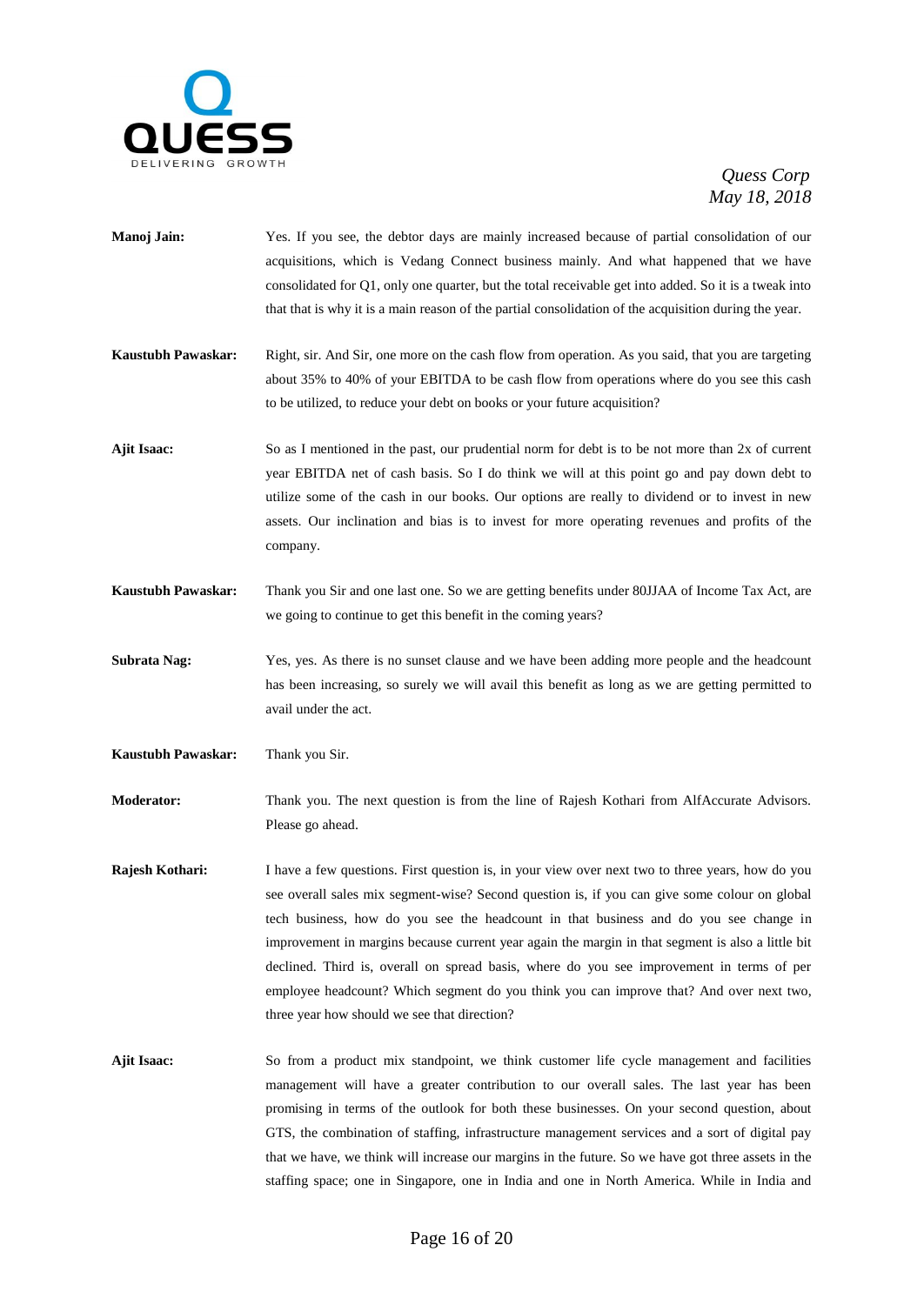

Singapore, we are number one, so there could be some saturation in terms of growth, our larger growth could come from the North American market, which is usually the largest IT staffing market in the world. Combined with the fact that we can now sell or layer up infrastructure management services and some digital services, we think we have a potential to go to a higher margin level. This year has been a little tighter than in the past, but with the addition of a senior management and a marketing team in the United States we think we have got greater horsepower to go to markets with it. In terms of overall margins and spreads, we have been following a nonlinear model of growth. If you examine over the last five years, our headcount growth has been about 34%. Our revenue growth has been about 44%. Our EBITDA has been about 50%. So you will see that over a period of time, the type of investments we are making and the type of services that we are delivering out, we are morphing existing services from where they are to what they are today, we are able to go up the value chain. So the spread will continue to go up to an aspirational 8%. That is our directional norm, to get to about 8%.

- **Rajesh Kothari:** And you say that the two segments you mentioned, one you said facility management, which should go at a high rate and the other segment, is?
- **Subrata Nag:** Customer life cycle, CLM business.
- **Rajesh Kothari:** Customer lifecycle and that is basically part of which segment?
- **Subrata Nag:** GTS, that is part of our...
- Ajit Isaac: Overall, part of our technologies.
- **Rajesh Kothari:** Within global technologies, basically?
- **Subrata Nag:** Yes.
- **Rajesh Kothari:** Okay and how do you see the full year depreciation post complete amortization of all the acquisitions? Can you give some number on that?
- **Manoj Jain:** As I have told earlier, the depreciation includes Rs.30 Crores, which is the customer relationship amortization, and which will continue for next seven years. Apart from that, there is a normal depreciation of around Rs.45 Crores and it will normally grow as the businesses grows, and we invest in certain businesses based on the contracts.
- **Rajesh Kothari:** So Rs.30 Crores, what you mentioned will be on annualized basis, am I right, because you have multiple acquisitions at a different point of time, so I am just trying to understand. Then full year FY 2019, we should assume Rs.30 Crores for amortization?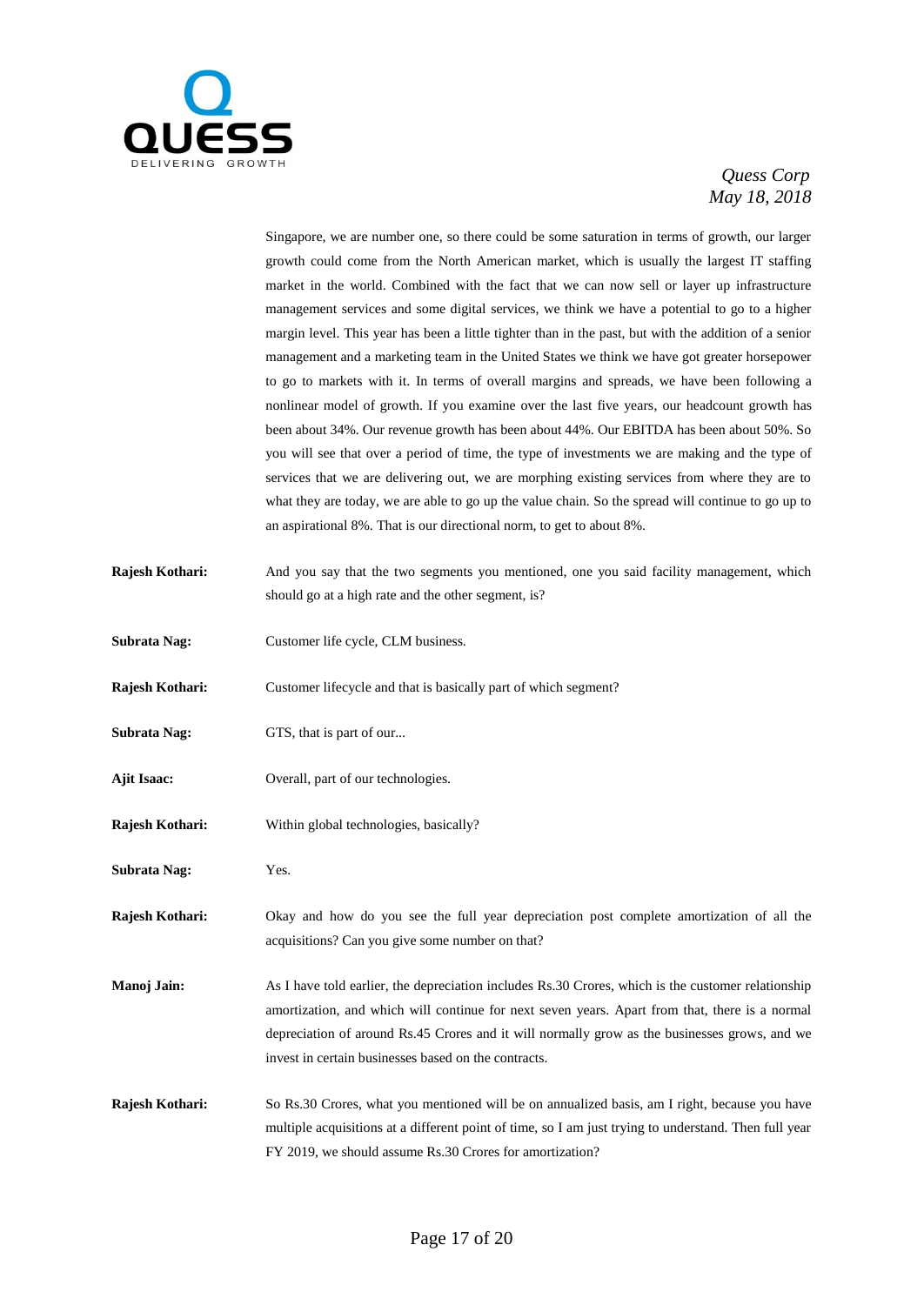

| <b>Ajit Isaac:</b>   | Yes.                                                                                                                                                                                                                                                                                                                                                                                                                                                                                                                                                                                                                                                                                    |
|----------------------|-----------------------------------------------------------------------------------------------------------------------------------------------------------------------------------------------------------------------------------------------------------------------------------------------------------------------------------------------------------------------------------------------------------------------------------------------------------------------------------------------------------------------------------------------------------------------------------------------------------------------------------------------------------------------------------------|
| Manoj Jain:          | Right.                                                                                                                                                                                                                                                                                                                                                                                                                                                                                                                                                                                                                                                                                  |
| Rajesh Kothari:      | Okay and what will be the tax rate, because all these benefits are net tax. Should we assume near<br>to 0% to 3% kind of thing?                                                                                                                                                                                                                                                                                                                                                                                                                                                                                                                                                         |
| Manoj Jain:          | Yes. You are right, it is around - ETR is coming around 3% and total ETR, which is coming after<br>this year benefit.                                                                                                                                                                                                                                                                                                                                                                                                                                                                                                                                                                   |
| Rajesh Kothari:      | And over the next two to three to five years, I do not know whatever timeframe you can choose,<br>in terms of your overall revenue guidance, would you like to give some guidance on that?                                                                                                                                                                                                                                                                                                                                                                                                                                                                                              |
| Ajit Isaac:          | We do not usually give revenue guidance, but if any data from the past is an indication of what is<br>possible, our organic growth rate in the last one-year has been about 30%. Our compounded<br>annual growth rate across five year is about 45%, so maybe this is a number that you should take.                                                                                                                                                                                                                                                                                                                                                                                    |
| Rajesh Kothari:      | So you think you can continue - the past trend can continue over next five years, that is what I am<br>trying to understand.                                                                                                                                                                                                                                                                                                                                                                                                                                                                                                                                                            |
| <b>Subrata Nag:</b>  | We strongly believe that we will - there is a possibility, and we will try to achieve that and then<br>future will tell                                                                                                                                                                                                                                                                                                                                                                                                                                                                                                                                                                 |
| Rajesh Kothari:      | I understand. I mean that will be your effort. Sir, one small request. Since you are now one of the<br>largest employer and getting all the ranks. If you can include some segment-wise presentation<br>detail, quarter-by-quarter the headcount segment-wise, what is the growth Q-O-Q, Y-O-Y, that<br>will be really helpful. If you can put eight quarters in a place in every quarter rather than giving<br>just one full year in your presentation, that will be really useful for us that will avoid many<br>questions which otherwise a lot of time and efforts will be taken from our side as well as your<br>side post the conference call, so we can avoid that, if possible. |
| <b>Ajit Isaac:</b>   | Thank you for your suggestion.                                                                                                                                                                                                                                                                                                                                                                                                                                                                                                                                                                                                                                                          |
| <b>Moderator:</b>    | Thank you. The next question is from the line of Kunal Bhatia from Dalal & Broacha. Please go<br>ahead.                                                                                                                                                                                                                                                                                                                                                                                                                                                                                                                                                                                 |
| <b>Kunal Bhatia:</b> | Thank you so much for the opportunity. So just one clarification. You mentioned in case of<br>Brainhunter, we did a \$1.5 million of EBITDA and a PAT of \$500000?                                                                                                                                                                                                                                                                                                                                                                                                                                                                                                                      |
| <b>Subrata Nag:</b>  | Yes, PAT some \$500000 for the year. Yes.                                                                                                                                                                                                                                                                                                                                                                                                                                                                                                                                                                                                                                               |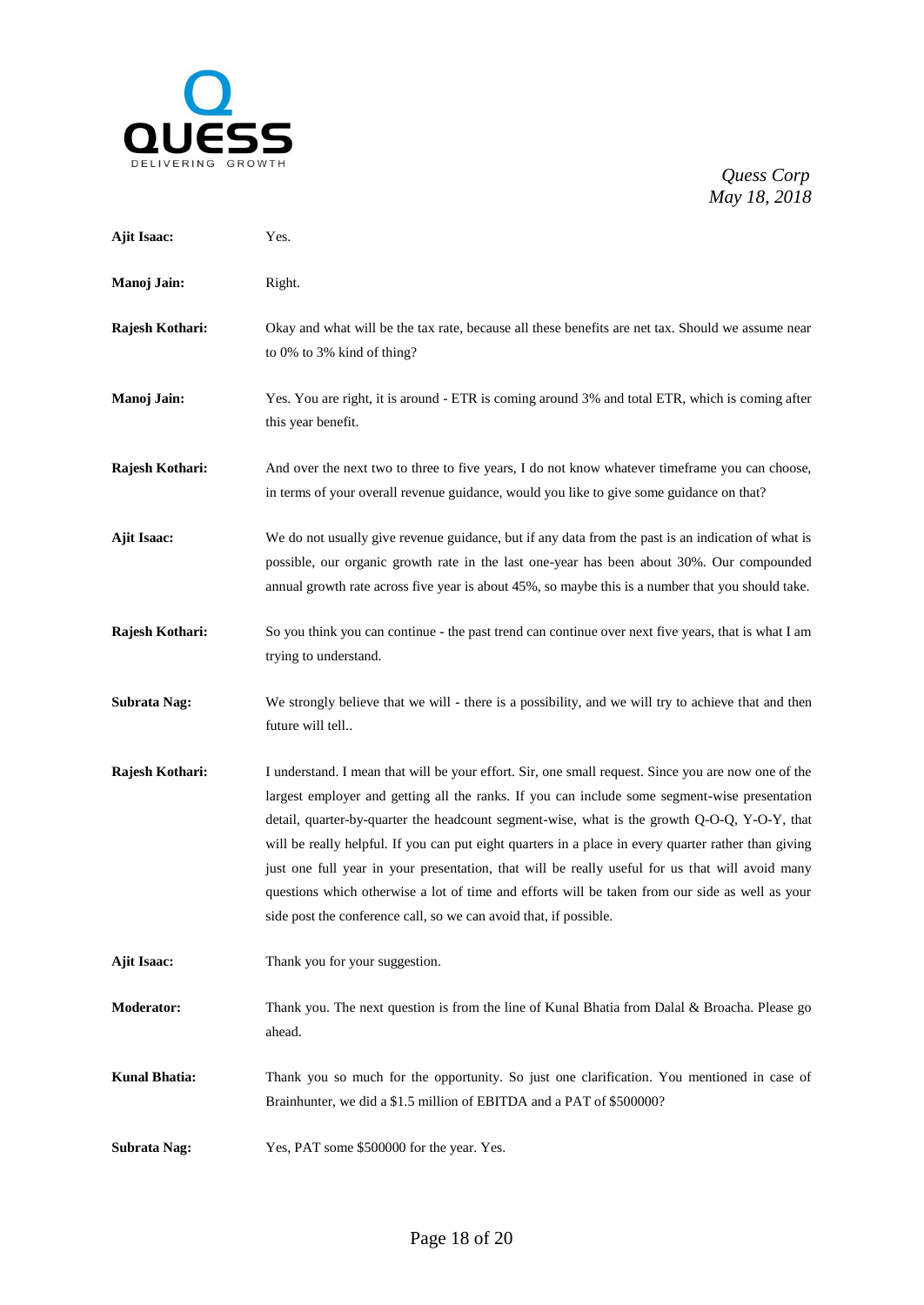

| <b>Kunal Bhatia:</b> | Okay and Sir, secondly just in terms of the acquisition of Monster, how much was the total<br>acquisition cost, was it Rs.100 Crores or a Rs.144 Crores?                                                                                               |
|----------------------|--------------------------------------------------------------------------------------------------------------------------------------------------------------------------------------------------------------------------------------------------------|
| <b>Subrata Nag:</b>  | Rs.144 Crores was paid, but there was a cash amount of almost Rs.50 Crores. So our net A is that<br>USD \$14 million.                                                                                                                                  |
| <b>Ajit Isaac:</b>   | Net of cash, it would be about Rs.90 Crores.                                                                                                                                                                                                           |
| <b>Subrata Nag:</b>  | Yes, Rs.90 Crores.                                                                                                                                                                                                                                     |
| <b>Kunal Bhatia:</b> | Okay, net of cash would be of Rs.90 Crores and on the goodwill included in this would be around<br>of Rs.75 Crores?                                                                                                                                    |
| <b>Subrata Nag:</b>  | Monster goodwill yes, around Rs.75 Crores.                                                                                                                                                                                                             |
| <b>Kunal Bhatia:</b> | And that is a part of the overall amount?                                                                                                                                                                                                              |
| <b>Subrata Nag:</b>  | Yes.                                                                                                                                                                                                                                                   |
| <b>Kunal Bhatia:</b> | Okay, fine Sir. Thanks.                                                                                                                                                                                                                                |
| <b>Moderator:</b>    | Thank you. The next question is from the line of Mayur Patel from DSP Blackrock. Please go<br>ahead.                                                                                                                                                   |
| <b>Mayur Patel:</b>  | Hi gentleman, congratulations for very good set of numbers, so just one clarification. You<br>mentioned 30% organic growth, is it the previous years - last five years CAGR or the FY2018<br>year's organic growth?                                    |
| <b>Ajit Isaac:</b>   | FY2018 year's organic growth has been 30%.                                                                                                                                                                                                             |
| <b>Mayur Patel:</b>  | Manipal is consolidated in the fourth quarter?                                                                                                                                                                                                         |
| Subrata Nag:         | Manipal consolidated, yes it is consolidates from December 1, 2016, previous year, so last<br>quarter itself it is done because NCLT approval came December 27, 2017 and so when we did<br>the December quarter it got consolidated at that time only. |
| <b>Mayur Patel:</b>  | And Mr. Nag, if you can just, the improvement in cash conversion, any specific areas or<br>initiatives you have in mind, can you share with us or it is across-the-board efforts?                                                                      |
| Subrata Nag:         | As we have been telling that any staffing business, after few years, it is normally started<br>throwing the cash and definitely it will be across our business, particularly industrial, what we                                                       |